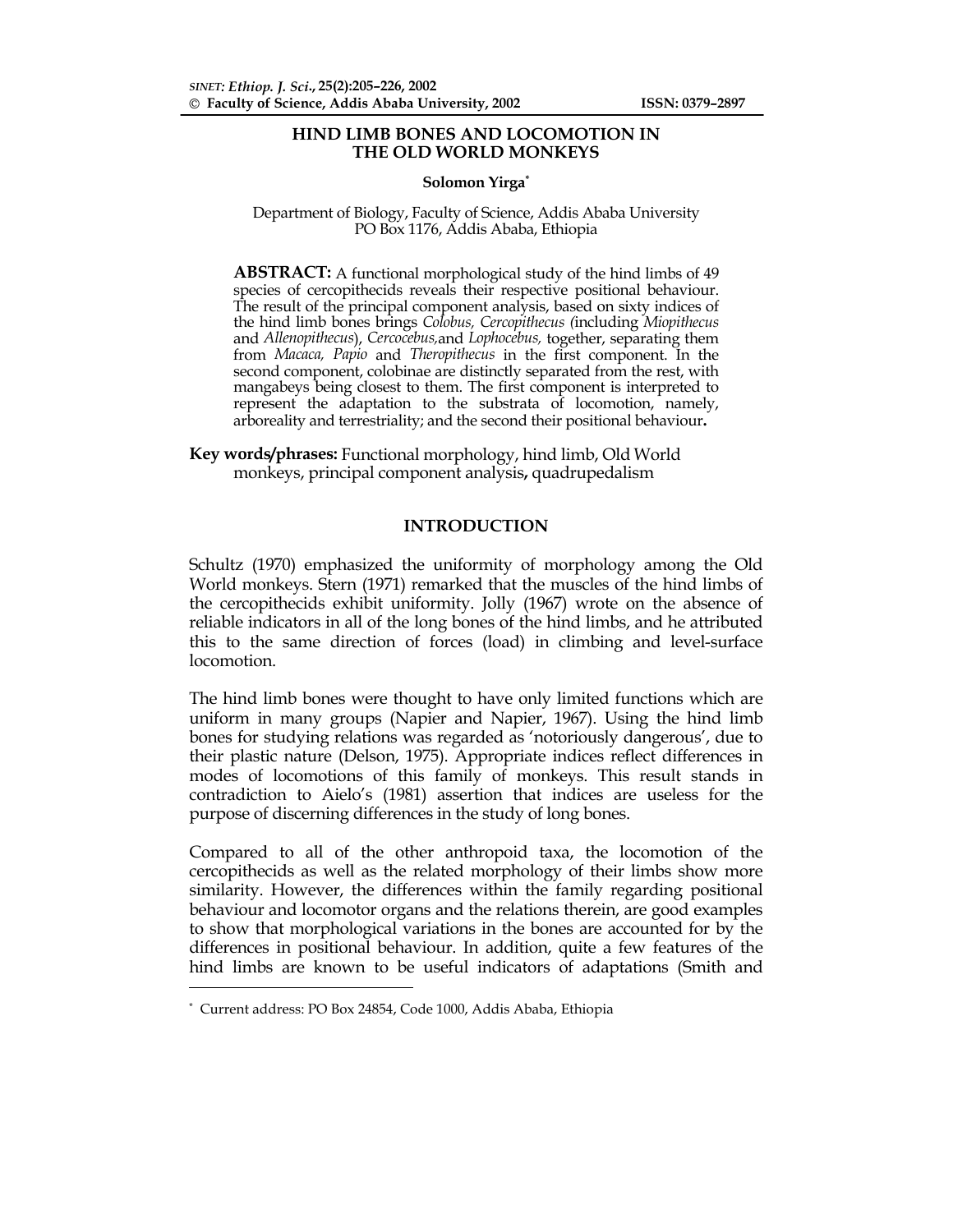Savage, 1956; Sarmiento, 1983; Cartmill, 1985; Hildebrand, 1985; Solomon Yirga, 1987).

Cercopithecidea is a monophyletic taxon with quite significant uniformity, but it is clearly different from the rest of the catarrhines in positional behaviour as well as the related hind limb features. The family consists of two subfamilies, colobinae and cercopithecinae*.* Extant colobinae consists of the genera *Colobus, Nasalis, Presbytes, Pygathrix, Rhinopithecus,* and *Simias* (Delson, 1977) Extant cercopithecinae consists of two tribes, cercopithecini and papionini. The former includes *Cercopithecus, Miopithecus, Allenopithecus and Erythrocebus*  (Delson, 1977). The latter consists of *Cercocebus, Lophocebus*, *Macaca, Mandrillus, Papio,* and *Theropithecus* (Disotell, 1996; Fleagle and McGraw, 1998).

Positional behaviour is determined by many factors such as body structure, environment, and other behaviour. The locomotion of cercopithecids is generally classified as quadrupedalism (Napier and Napier, 1967; Rose, 1973). Since the category of semibrachiation does not reflect a natural locomotor behaviour (Mittermeier and Fleagle, 1976), based on their more frequent gaits, I divide the mode of locomotion of the cercopithecids into **symmetrical quadrupedalism**, for the cercopithecines, and **asymmetrical quadrupedalism** for that of the colobines. The major modes of locomotion observed in the family include, quadrupedal walking and running, hopping, leaping, dropping, bounding, galloping and climbing (Gebo and Chapman, 1995; McGraw, 1996).

In primates, the function of the hind limbs is mainly consisting of propulsion in locomotion, and supporting more than 60% of the body weight (Tomita, 1967). Several structures of the hind limb bones are related to some special functions. Jumpers have a shorter ilium (Smith and Savage, 1956), climbers long ischiums (Solomon Yirga, 1987), and short limbs (Cartmill, 1985), faster quadrupedal runners longer legs (Hildebrand, 1985), small leapers long calcaneus (Sarmiento, 1983), and so on. Insertion levels of muscles on bones are correlated with modes of locomotions (Stern, 1971, Gambaryan, 1974). Most of these studies were made on species which are highly specialized in some mode of locomotion, and focused on single bones. In this study, the positional behaviour and the related structures in the hind limb bones of family cercopithecidae is the subject.

## **MATERIALS AND METHODS**

Six hind limb bones, *os coxae, femur, tibia, fibula, talus* and *calcaneus* were studied in 161 adult specimen belonging to 49 species (Table 1) of 12 genera of the family cercopithecidae. A total of 59 dimensions of the six hind limb bones were measured, and 60 indices made from them. The list and definition of the measurements is given in Table 2, and the list of the indices in Table 3.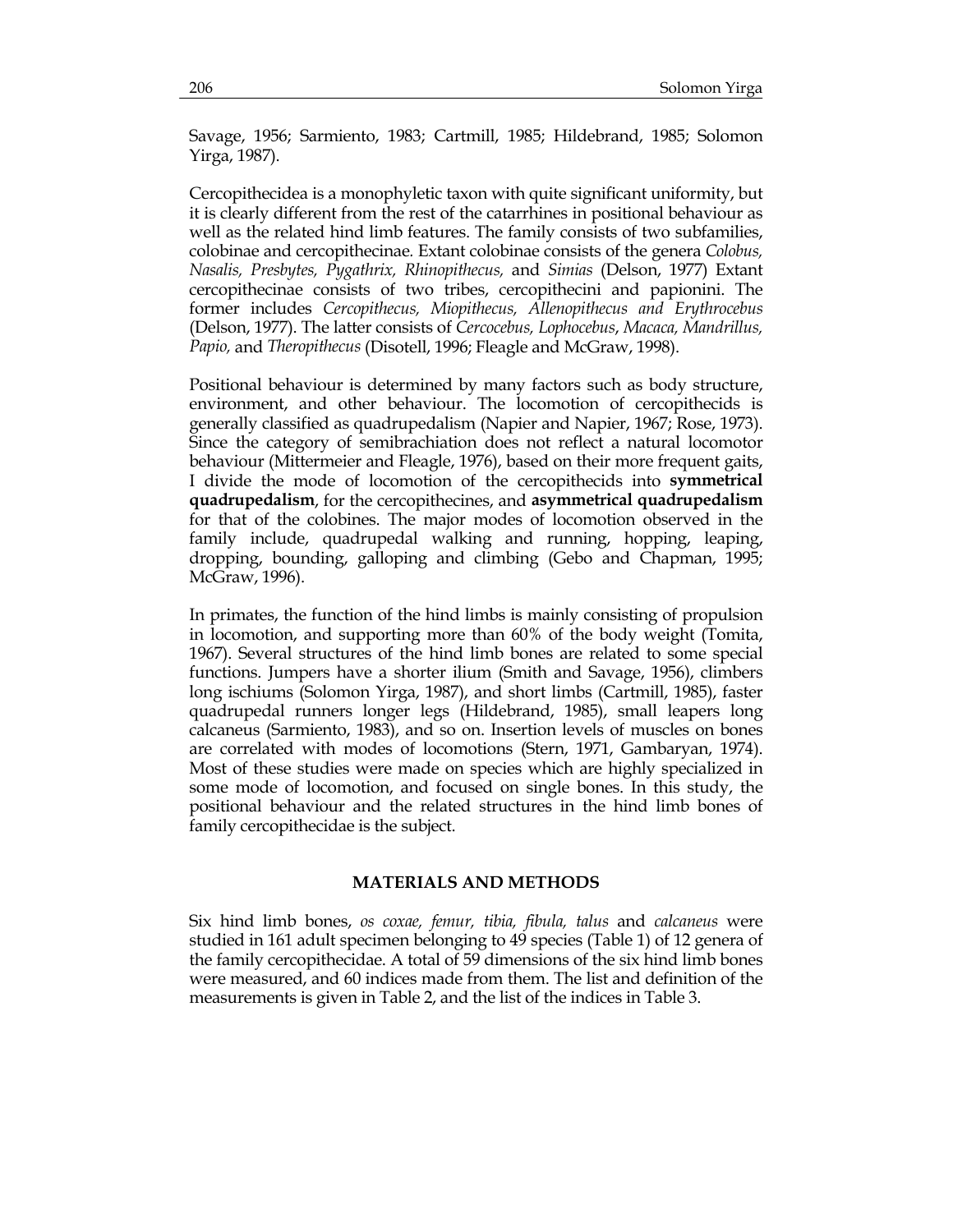The 60 indices were subjected to principal component analysis in the sets of females only, males only, and the mean of each species. To interpret the first two components of the principal component analysis, the results of the univariate analysis of every index of each species with their functional interpretations, the natural habitat and modes of locomotion of each group, the component scores of each species and the contribution of each index in the factor loading were used.

| Table 1. List of materials (Japan Monkey Centre = A; Primate Research Institute = B; Dokyo |
|--------------------------------------------------------------------------------------------|
| Medical University = C; Kyoto University Anthropological Section = D; National             |
| Museum of Natural History (Smithsonian) = E; Museum of Comparative Zoology                 |
| (Harvard University) = F, American Museum of Natural History (New York) = G).              |

|                                                 | $(1.00 \text{ m/s})$                        | 1, micheum muscum of Futurui Mistory | $\mu$                             |  |
|-------------------------------------------------|---------------------------------------------|--------------------------------------|-----------------------------------|--|
|                                                 | <b>Species</b>                              | Male                                 | Total<br><b>Female</b>            |  |
| $1\,$                                           | Colobus badius                              | 2(A,E)                               | $\overline{\phantom{0}}$          |  |
|                                                 | Colobus guereza                             | 2(C,E)                               | $_4^2$<br>2(E)                    |  |
|                                                 | Colobus polykomos                           |                                      | 2(E)                              |  |
|                                                 | Colobus verus                               | 1(E)                                 | 1(E)                              |  |
| $\begin{array}{c} 2 \\ 3 \\ 4 \\ 5 \end{array}$ | Nasalis larvatus                            | 2(E)                                 | 22555<br>3(E,A)                   |  |
| 6                                               | Presbytes cristatus                         | 2(E)                                 | 3(E)                              |  |
| $\overline{7}$                                  | Presbytes entellus                          |                                      | 5(A)                              |  |
| $\,$ 8 $\,$                                     | Presbytes francoisi                         | 1(A)                                 | $\mathbf{1}$                      |  |
| 9                                               | Presbytes frontatus                         | 1(E)                                 | 3<br>2(E)                         |  |
| 10                                              | Presbytes melalophos                        | 1(E)                                 | $\mathbf{1}$<br>-                 |  |
| 11                                              |                                             |                                      | 3                                 |  |
| 12                                              | Presbytes obscurus                          | 2(E)                                 | 1(B)<br>$\mathbf{1}$              |  |
|                                                 | Presbytes pileatus                          |                                      | 1(B)                              |  |
| 13                                              | Presbytes sennex                            | 1(E)                                 | $\overline{\mathbf{c}}$<br>1(E)   |  |
| 14                                              | Pygathrix nemaeus                           | 3(E)                                 | $\overline{\mathbf{4}}$<br>1(E)   |  |
| 15                                              | Rhinopithecusoxellanae                      | 2(E)                                 | 6<br>4(E)                         |  |
| 16                                              | Lophocebus albigena                         | 2(G)                                 | 2(B,G)<br>$\overline{4}$          |  |
| 17                                              | Lophocebus atterimus                        |                                      | $\mathbf 1$<br>1(E)               |  |
| 18                                              | Cercocebus atus                             | 1(A)                                 | $\overline{1}$                    |  |
| 19                                              | Cercocebus galeritus                        | 2(G)                                 | $\overline{c}$                    |  |
| 20                                              | Cercocebus torquatus                        |                                      | 3<br>3(B,C,G)                     |  |
| 21                                              | Cercopithecus (Chlorocebus) aethiops        | 3(A,B)                               | 6<br>3(B)                         |  |
| 22                                              | Cercopithecus ascanius                      |                                      | $\mathbf 1$<br>1(A)               |  |
| 23                                              | Cercopithecus campbelli                     |                                      | 3(E)                              |  |
| 24                                              | Cercopithecus cephus                        | 2(E)                                 | $\frac{3}{3}$<br>1(E)             |  |
| 25                                              | Cercopithecus diana                         |                                      | 3(E)                              |  |
| 26                                              | Cercopithecus lhoesti                       | 1(B)                                 | 3153221                           |  |
| 27                                              | Cercopithecus mitis                         | 3(E,B)                               | 2(E)                              |  |
| 28                                              | Cercopithecus mona                          | 1(A)                                 | 2(E)                              |  |
| 29                                              | Cercopithecus neglectus                     | 2(C,E)                               | 1(E)                              |  |
| 30                                              | Cercopithecus nictitans                     | 1(E)                                 | 1(C)                              |  |
| 31                                              | Cercopithecus (Allenopithecus) nigroviridis | 1(D)                                 | $\overline{\phantom{0}}$          |  |
| 32                                              | Cercopithecu petaurista                     | 1(A)                                 | 3<br>2(E)                         |  |
| 33                                              | Cercopithecus salongo                       | 2(D)                                 |                                   |  |
| 34                                              | Erythrocebus patas                          | 2(A)                                 | 4(A,B)                            |  |
| 35                                              | Miopithecus talapoin                        |                                      | 5(E)                              |  |
| 36                                              | Macaca arctoides                            | 3(B,C)                               | 265<br>57                         |  |
| 37                                              |                                             |                                      | 4(A,C,B)<br>3                     |  |
|                                                 | Macaca cyclopis                             | 2(A)                                 | 1(A)                              |  |
| 38                                              | Macaca fascicularis                         | 5(A,B)                               | 6<br>1(B)                         |  |
| 39                                              | Macaca fuscata                              | 3(B)                                 | 6<br>3(B)                         |  |
| 40                                              | Macaca maura                                | 3(B,C)                               | 1(B)<br>4                         |  |
| 41                                              | Macaca nemestrina                           | 2(B)                                 | 6<br>4(A,B)                       |  |
| 42                                              | Macaca nigra                                | 1(C)                                 | 1                                 |  |
| 43                                              | Macaca radiata                              | 2(A,B)                               | 6<br>4(A,B)                       |  |
| 44                                              | Macaca sylvanus                             |                                      | $\mathbf{1}$<br>1(A)              |  |
| 45                                              | Mandrillus sphinx                           | 2(C,F)                               | $\overline{4}$<br>2(F)            |  |
| 46                                              | Papio anubis                                | 2(B,A)                               | $\overline{\mathbf{4}}$<br>2(A,C) |  |
| 47                                              | Papio cynocephalus                          | 1(A)                                 | $\mathbf{1}$<br>1(A)              |  |
| 48                                              | Papio hamadryas                             | 3(A,B)                               | 6<br>3(A,C)                       |  |
| 49                                              | Theropithecus gelada                        | 2(E)                                 | 3<br>1(E)                         |  |

Table 2. List and definition of measurements.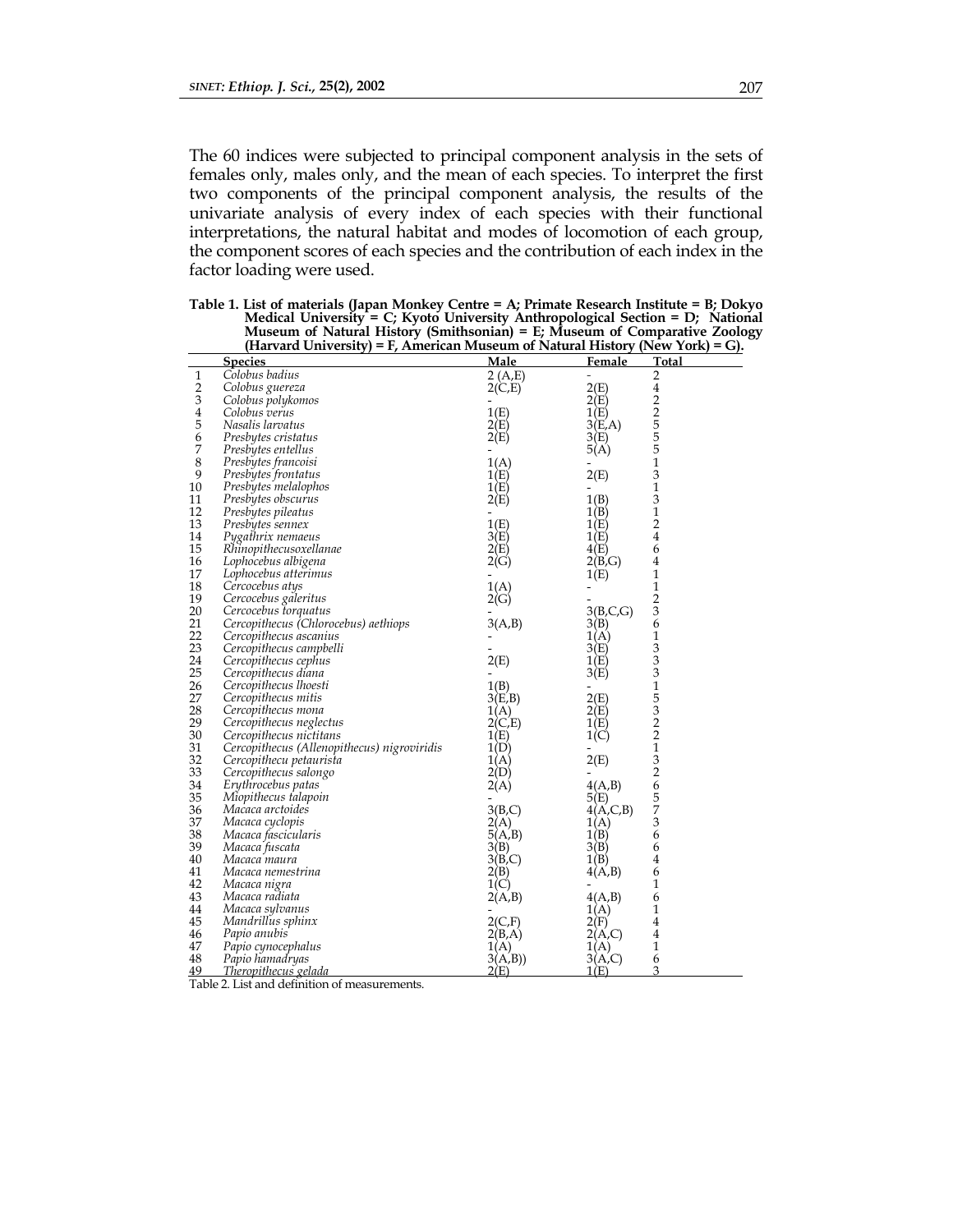- 1. **Maximum length of the innominate** The distance between the cranial end of ilium and the caudal end of the ischium.
- 2. **Maximum length of the ischium**  The projected distance between the centre of the acetabulum and the furthest point on the ischium.
- 3. **Minimum length of the ischium** The distance between the most distal point on the acetabular rim, and the most proximal point if the ischial tuberosity.
- 4. **Maximum height of the ischial tuberosity** measured along its long axis, from the dorsal aspect of the ischial tuberosity to its ventral end.
- 5. **Maximum breadth of the ischial tuberosity** The maximum width of ischial tuberosity measured along the right angle to measurement 4.
- 6. **Maximum breadth of the ilium**  measured at right angle to measurement 9.
- 7. **Minimum breadth of the ilium**  The minimum breadth of the ilium found close to the acetabulum, measured perpendicular to measurement 9.
- 8. **Maximum breadth of the sacral articular surface**  The maximum breadth of the sacral articular surface, measured perpendicular to the line of measurement 9.
- 9. **Maximum length of the ilium**  Distance between the fusion point of the three bones at the acetabulum, and the furthest point on the iliac crest.
- 10. **Diameter of the acetabulum**  The longest straight line passing through two points on the rim of the acetabulum.
- 11. **Minimum breadth of the pubic bone at the pubic symphysis**  The minimum breadth measured perpendicular to the pubic symphysis.
- 12. **Length of the pubic symphysis**  The distance between the most cranial and the most distal points on the pubic symphysis.
- 13. **Maximum breadth of the iliac fossa**  The maximum breadth of the ilium excluding the sacral articular surface, measured perpendicular to measurement 9.
- 14. **Maximum length of the femur**  The longest distance between the proximal and distal ends of the femur.
- 15. **Maximum length of the neck**  The projected distance between the medial end of the head and the lateral most point of the greater trochanter.
- 16. **Antero-posterior diameter of the head**  Diameter of the head measured antero-posteriorly.
- 17. **Diameter of the shaft at the level of the lesser trochanter**  The diameter at the lesser trochanter,
- one of the points being the most protruded tip of the lesser trochanter. 18. **Diameter of the shaft below the level of the lesser trochanter** - The medio-lateral diameter of the shaft just distal to the lesser trochanter.
- 19. **Distance between the lesser and greater trochanters**  The projected distance between the most proximal point of the greater trochanter and the most distal of the lesser trochanter.
- 20. **Biepicondylar breadth**  The distance between the most lateral point of the lateral condyle and the most medial point on the medial condyle.
- 21. **Maximum breadth on the superior patellar groove**  The widest breadth on the patellar groove.
- 22. **Minimum breadth on the patellar groove**  The narrowest breadth on the superior patellar groove, found close to its proximal end.
- 23. **Length of the patellar groove**  The distance between the proximal end of the patellar groove and the distal end of the condyles.
- 24. **Width of the lateral condyle**  The medio-lateral width of the lateral condyle.
- 25. **Width of the medial condyle**  The medio-lateral width of the medial condyle.
- 26. **Height of the lateral condyle**  The height of the lateral condyle from the distal end to the proximal end posteriorly.
- 27. **Distance between the origin of m. plantaris and the distal end of the femur laterally**  Projected distance between the mid-point of the origin of m. Plantaris and the distal end of the lateral condyle of the femur.
- 28. **Distance between the origin of the medial head of m. gastrocnemius, and the distal end of the femur medially** -Projected distance between the origin of the medial head of m. gastrocnemius and distal end of the medial condyle.
- 29. **Antero-posterior diameter of the shaft below the lesser trochanter.**
- 30. **Antero-posterior diameter of the femur at the midshaft.**
- 31. **Maximum length of tibia.**
- 32. **Distance between the proximal tip of the tibia and the proximal point of the malleolus.**
- 33. **Length of medial malleolus** The distance between the most proximal and distal ends of the malleolus.
- 34. **Maximum breadth of the trochlear facet at the distal tibia**  The breadth of the facet that articulates with the talus.
- 35. **Maximum length on the trochlear facet at the distal tibia.**
- 36. **Maximum mediolateral width of the medial malleolus.**
- 3**7**. **Maximum antero-posterior width of the medial malleolus.**
- 38. **Medio-lateral diameter of the shaft at the midshaft of tibia.**
- 39. **Antero-posterior diameter of the shaft at the midshaft of tibia.**
- 40. **Length of the tibial tuberosity**  The distance between the proximal tip of the tibia, and the distal tip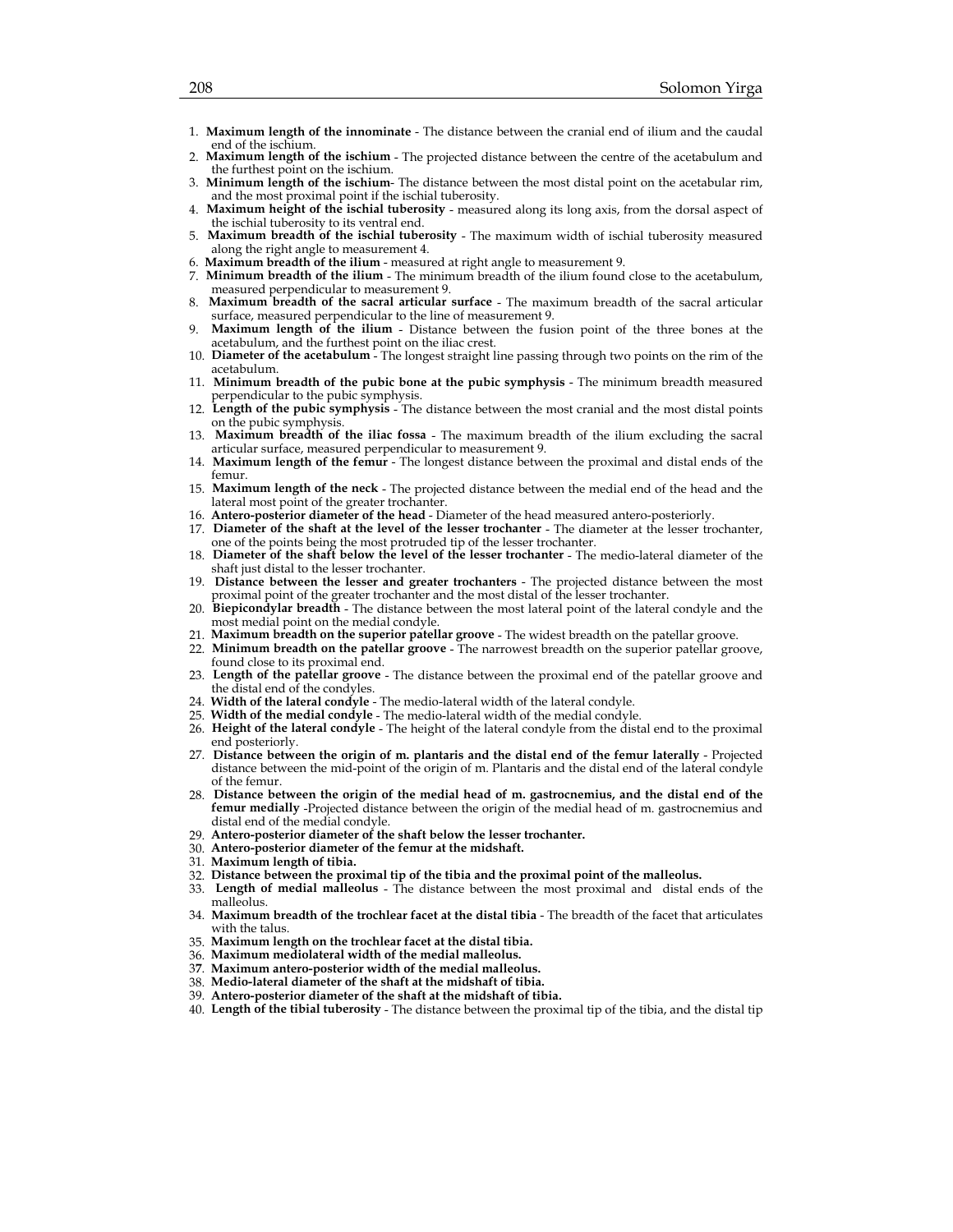of the tibial tuberosity.

- 41. **Maximum length of the fibula**  The distance between the most proximal and the distal points on the fibula.
- 42. **Maximum width of the head of fibula**  The maximum medio-lateral width of the fibula.
- 43. **Maximum height of the head of fibula** The distance between the proximal tip of fibula, and the most distal point of the head at the fusion between the head and the shaft of the fibula.
- 44. **Maximum width of the lateral malleolus (antero-posterior).**
- 45. **Maximum height of the lateral malleolus**  The distance between the distal tip of the lateral malleolus and the most proximal point on its fusion with the shaft.
- 46. **Antero-posterior diameter of the fibula at midshaft.**
- 47. **Medio-lateral diameter of the fibula at midshaft.**
- 48. **Antero-posterior diameter at the proximal shaft, just distal to the head of the fibula.**
- 49. **Maximum length of the talus.**
- 50. **Maximum breadth of the talus.**
- 51. **Maximum height of the talus**  The projected height of the talus superio-inferiorly.
- 52. **Width of the groove for m. flexor hallucis longus.**
- 53. **Maximum length of the calcaneus.**
- 54. **Maximum width of the calcaneus**  measured perpendicular to measurement 53.
- 55. **Maximum height of the calcaneus** -measured perpendicular to measurement 53.
- 56. **Length of the peroneal tubercle**  The distance between the most distal and proximal points on the tubercle.
- 57. **Length of the tuber calcanei**  The distance between the superior tip and the inferior end.
- 58. Length of the posterior articular facet of the calcaneus The projected length between the most proximal and distal points on the facet
- 59. **Distance between the posterior end of the posterior articular surface and the posterior end of tuber calcanei.**

| 1.              | 2/6                      | 31. | 32/31 |
|-----------------|--------------------------|-----|-------|
| 2.              | 3/2                      | 32. | 33/31 |
| 3.              | 4/1                      | 33. | 34/31 |
|                 |                          | 34. | 35/31 |
| $\frac{4}{5}$ . |                          | 35. | 38/31 |
|                 | $\frac{4/2}{4/6}$<br>5/4 | 36. | 39/31 |
| $\frac{6}{7}$   | $\frac{6}{1}$<br>6/9     | 37. | 40/31 |
| 8.              |                          | 38. | 41/31 |
| 9.              | 7/1                      | 39. | 42/41 |
| 10.             | 8/6                      | 40. | 43/41 |
| 11.             | 10/1                     | 41. | 44/41 |
| 12.             | 11/12                    | 42. | 45/41 |
| 13.             | 13/6                     | 43. | 46/41 |
| 14.             | 15/14                    | 44. | 47/41 |
| 15.             | 16/15                    | 45. | 48/46 |
| 16.             | 17/14                    | 46. | 49/36 |
| 17.             | 18/14                    | 47. | 49/37 |
| 18.             | 19/14                    | 48. | 50/49 |
| 19.             | 20/14                    | 49. | 51/31 |
| 20.             | 21/14                    | 50. | 52/50 |
| 21.             | 22/14                    | 51. | 53/50 |
| 22.             | 23/14                    | 52. | 54/53 |
| 23.             | 24/25                    | 53. | 55/53 |
| 24.             | 25/20                    | 54. | 56/31 |
| 25.             | 26/14                    | 55. | 56/53 |
| 26.             | 27/14                    | 56. | 57/53 |
| 27.             | 28/14                    | 57. | 57/54 |
| 28.             | 29/18                    | 58. | 57/55 |
| 29.             | 29/30                    | 59. | 58/53 |
| 30.             | 31/14                    | 60. | 59/53 |

Table 3. List of Indices\*.

\*Each index of the 60 indices is calculated from dividing one measurement from Table 2 by another, and multiplying it by 100. Index  $1$ ,  $\left(2/6\right)$ , for example, is the maximum length of the innominate (No. 2 on table 2) multiplied by 100**.**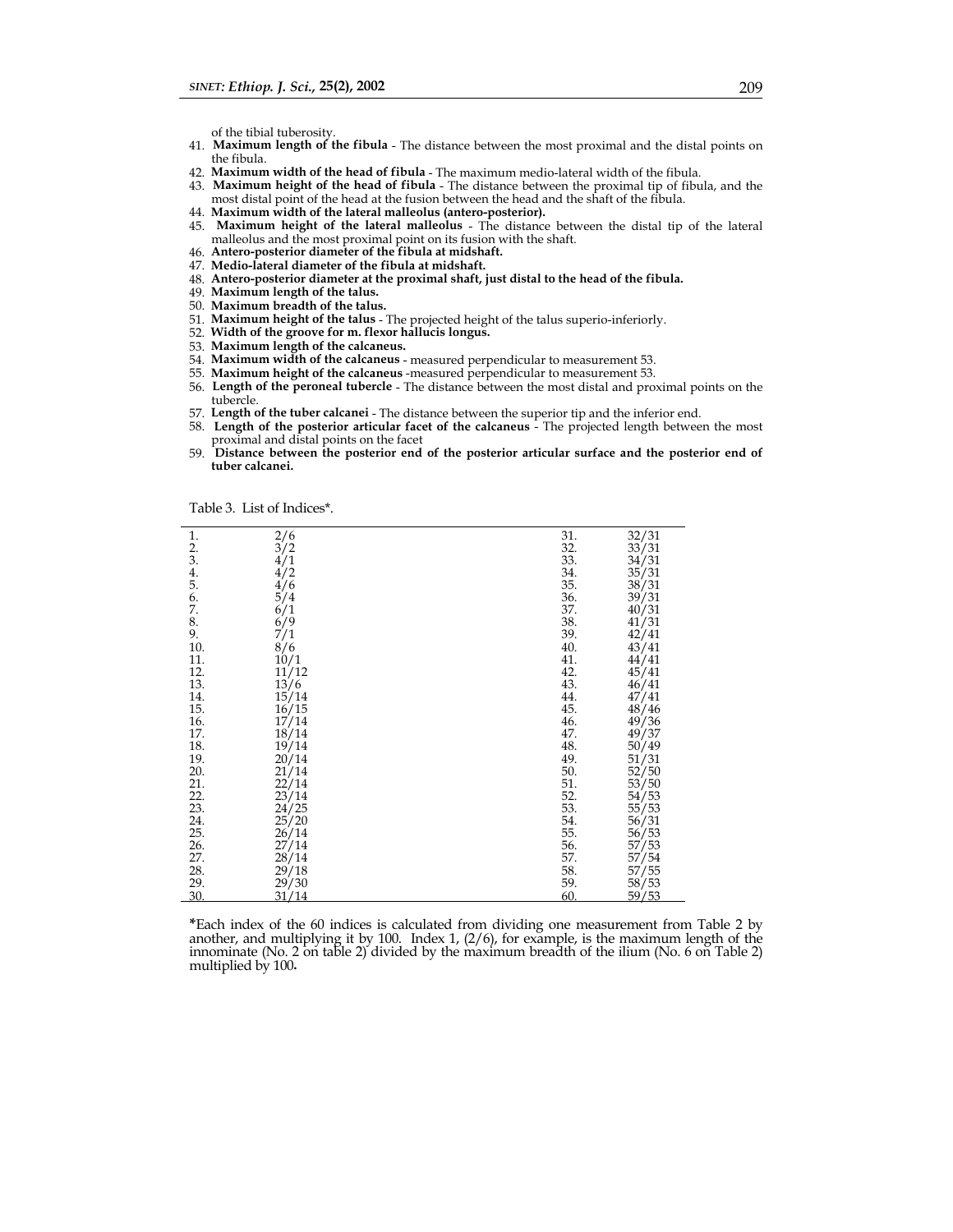## **RESULTS AND DISCUSSION**

Unlike the highly correlated raw measurements, the indices generally have low correlations with each other. As it is usual for the measurements of the long bones to contribute mostly to the first component as a reflection of size (Ciohon and Corrucini, 1975), the raw measurements showed results with the first eigenvector constituting more than 90% of the variations. In the case of the indices it is different in that the first eigenvector is approximately one third of that of the raw measurements, and the second three times higher than that of the raw measurements. Many of the rest of the eigenvectors are higher when indices are used.

In the principal component of the indices, the first two eigenvectors constitute about 50% of the variations, in all the three sets of data, namely, males only, females only, and the mean of each species. The component scores and the factor loadings of the first two components are given in Tables 4 and 5, respectively. Figure 1 shows the plot of the first two components for the mean of species. There is more or less no difference between the three sets of the data for males only, females only and the mean of species, regarding the distribution of the species on the plots of the first two components.

#### *Principal component analysis and positional behaviour*

Mode of locomotion is also a function of body size (Rolinson and Martin, 1981). Other factors such as habitat and/or substrata of locomotion are known to influence locomotion. Therefore, it is necessary to consider the correlation between the mode of locomotion, substrata of performance, and the morphometric features in order to explain the distribution of species in the first two components of the principal component analysis. The first component represents about 33% of the total variations and is interpreted to show the habitat of locomotion, *i.e*., arboreality, terrestriality or semiterrestriality. It can be taken to reflect body size to an extent, since big size can be correlated with terrestriality. But as shown in Figure 1, the distribution does not strictly follow the size order of each species in the first component (Xaxis). *Papio, Mandrillus, Cercocebus atys, Theropithecus, Macaca*, *Erythrocebus* and *Rhinopithecus* are close to each other in the X-axis. *Cercocebus (*except *C. atys), Cercopithecus, Lophocebus* and colobines with the exception of *Rhinopithecus* are close to each other in the same axis. *Rhinopithecus* may have more terrestrial locomotion than most of the other colobines (Kavanagh, 1983). *Erythrocebus* is a terrestrial quadrupedal walker and runner with a different body build than papionines (Jolly, 1970; Rose, 1979). *Macaca* are predominantly quadrupedal walkers and runners (Rodman, 1979; Fleagle, 1976; 1977; 1980; Cant, 1988). There is similarity in the walking of *Macaca* and *Papio* (Kimura, 1986). *Cercopithecus* are more arboreal and more frequently leaping than baboons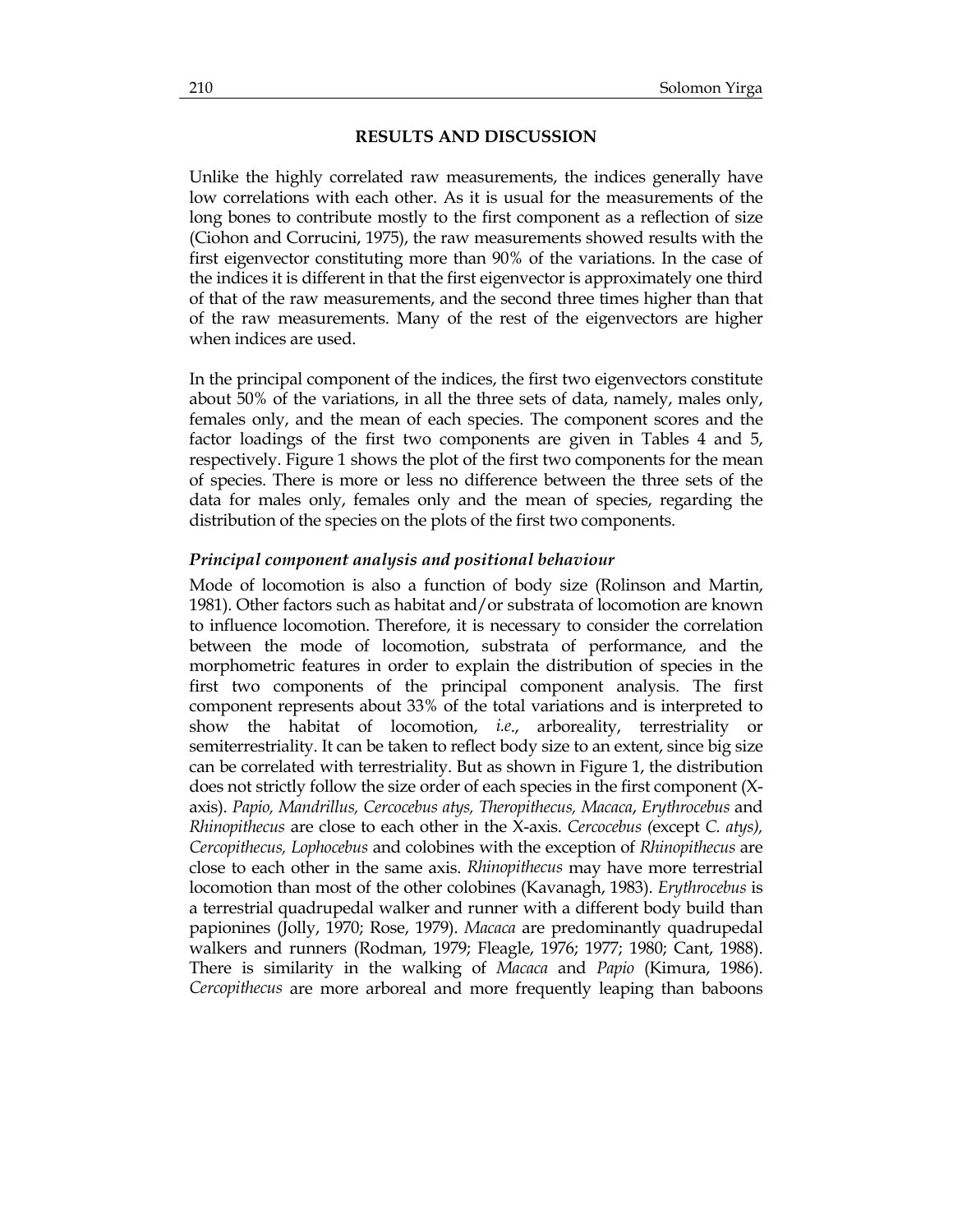and macaques (Rose, 1973; 1974; 1979; Gautier-Hion, 1978; Manaster, 1979). In addition, the analyses of the factor loadings and the differences of the indices with their functional interpretation leads to the conclusion that the first component represents the habitat for quadrupedalism, namely, arboreality and terrestriality/semiterrestriality.



**Fig. 1. Distribution of the Cercopithecid taxa using the 1st two components in the Principal**  Component Analysis  $(x = 1<sup>st</sup> component; y = 2<sup>nd</sup> component)$ .

The second component makes up about 16% of the total variations and represents the positional behaviour of each taxon. The interpretation of the second component was made after analysing the factor loadings and the means of the indices in each species. Most of the cercopithecines are at the same level in the Y-axis. This corresponds with the fact that they are all quadrupedal walkers and runners with wider home ranges and greater daily activity than the colobines. The colobines are positioned clearly separated from the cercopithecines, and this is interpreted to correspond with their positional behaviour which is generally characterized by much sitting, and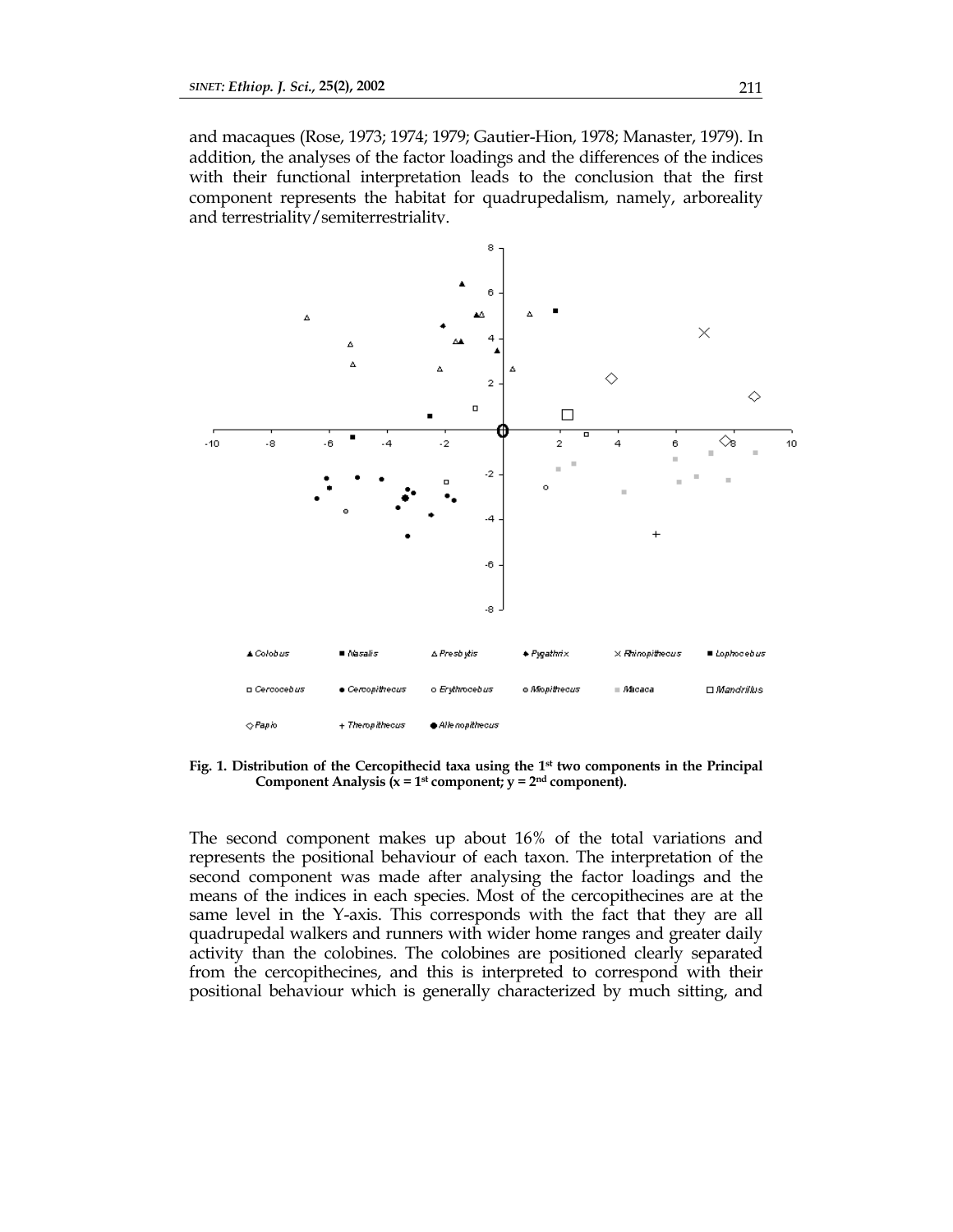frequent leaping, hopping, bounding, and galloping (Ripley, 1967; Fleagle, 1976; Mittermeier and Fleagle, 1976; Rose, 1973; 1974; 1975; 1979; Morbeck, 1976; Vancata and Vancatova, 1987). The locomotion of the colobines is concerned with fast movement. This is expected in taxa of their size which have smaller home ranges and much less daily activity than the cercopithecines.

| <b>Species</b>                                 | 1         | $\overline{\mathbf{2}}$ |
|------------------------------------------------|-----------|-------------------------|
| 1 Colobus badius                               | $-1.3842$ | 6.4486                  |
| 2 Colobus guereza                              | -1.4169   | 3.9055                  |
| 3 Colobus polykomos                            | -0.897    | 5.0381                  |
| 4 Colobus verus                                | -0.1835   | 3.4846                  |
| 5 Nasalis larvatus                             | 1.8449    | 5.2091                  |
| 6 Presbytis cristatus                          | $-2.156$  | 2.6957                  |
| 7 Presbytis entellus                           | 0.9343    | 5.1088                  |
| 8 Presbytis francoisi                          | -5.2602   | 3.8006                  |
| 9 Presbytis frontatus                          | -6.768    | 4.9498                  |
| 10 Presbytis melalophos                        | $-0.7056$ | 5.0751                  |
| 11 Presbytis obscurus                          | 0.3436    | 2.6669                  |
| 12 Presbytis pilatus                           | $-1.6333$ | 3.8735                  |
| 13 Presbytis senex                             | -5.1674   | 2.852                   |
| 14 Pygathrix nemaeus                           | $-2.0589$ | 4.5726                  |
| 15 Rhinopithecus roxellanae                    | 6.9753    | 4.2579                  |
| 16 Lophocebus albigena                         | -2.4917   | 0.5679                  |
| 17 Lophocebus aterrimus                        | $-5.185$  | $-0.3487$               |
| 18 Cercocebus atys                             | 2.9242    | $-0.2408$               |
| 19 Cercocebus galeritus                        | $-0.9205$ | 0.9125                  |
| 20 Cercocebus torquatus                        | -1.9328   | $-2.3434$               |
| 21 Cercopithecus (Chlorocebus) aethiops        | $-3.047$  | $-2.845$                |
| 22 Cercopithecus ascanius                      | $-3.2574$ | $-4.7611$               |
| 23 Cercopithecus campbelli                     | -6.0596   | $-2.2161$               |
| 24 Cercopithecus cephus                        | $-5.0189$ | $-2.14$                 |
| 25 Cercopithecus diana                         | -5.9559   | $-2.6257$               |
| 26 Cercopithecus lhoesti                       | -1.8775   | $-2.9644$               |
| 27 Cercopithecus mitis                         | -1.6597   | $-3.1586$               |
| 28 Cercopithecus mona                          | $-3.608$  | $-3.5083$               |
| 29 Cercopithecus neglectus                     | -2.4275   | -3.8185                 |
| 30 Cercopithecus nictitans                     | $-3.2535$ | -2.6894                 |
| 31 Cercopithecus petaurista                    | -6.3868   | -3.1145                 |
| 32 Cercopithecus salongo                       | -4.1491   | $-2.2475$               |
| 33 Cercopithecus (Allenopithecus) nigroviridis | $-3.3527$ | $-3.0647$               |
| 34 Erythrocebus patas                          | 1.5114    | $-2.599$                |
| 35 Miopithecus talapoin                        | -5.4088   | $-3.6402$               |
| 36 Macaca arctoides                            | 8.7629    | $-1.0292$               |
| 37 Macaca cyclopis                             | 4.2108    | $-2.7752$               |
| 38 Macaca fascicularis                         | 6.1139    | $-2.3492$               |
| 39 Macaca fuscata                              | 6.736     | $-2.1078$               |
| 40 Macaca maura                                | 7.8247    | $-2.2623$               |
| 41 Macaca nemestrina                           | 2.4581    | -1.5598                 |
| 42Macaca nigra                                 | 7.2387    | $-1.063$                |
| 43 Macaca radiata                              | 1.9746    | $-1.7913$               |
| 44 Macaca sylvanus                             | 5.9982    | $-1.3622$               |
| 45 Mandrillus sphinx                           | 2.2707    | 0.6377                  |
| 46 Papio anubis                                | 8.698     | 1.4555                  |
| 47 Papio cynocephalus                          | 3.7673    | 2.2566                  |
| 48 Papio hamadryas                             | 7.7247    | $-0.5025$               |
| 49 Theropithecus gelada                        | 5.3106    | $-4.6404$               |
|                                                |           |                         |

Table 4. Component scores of the first two components in the Principal Component Analysis of the indices of the hind limbs of Old World Monkeys.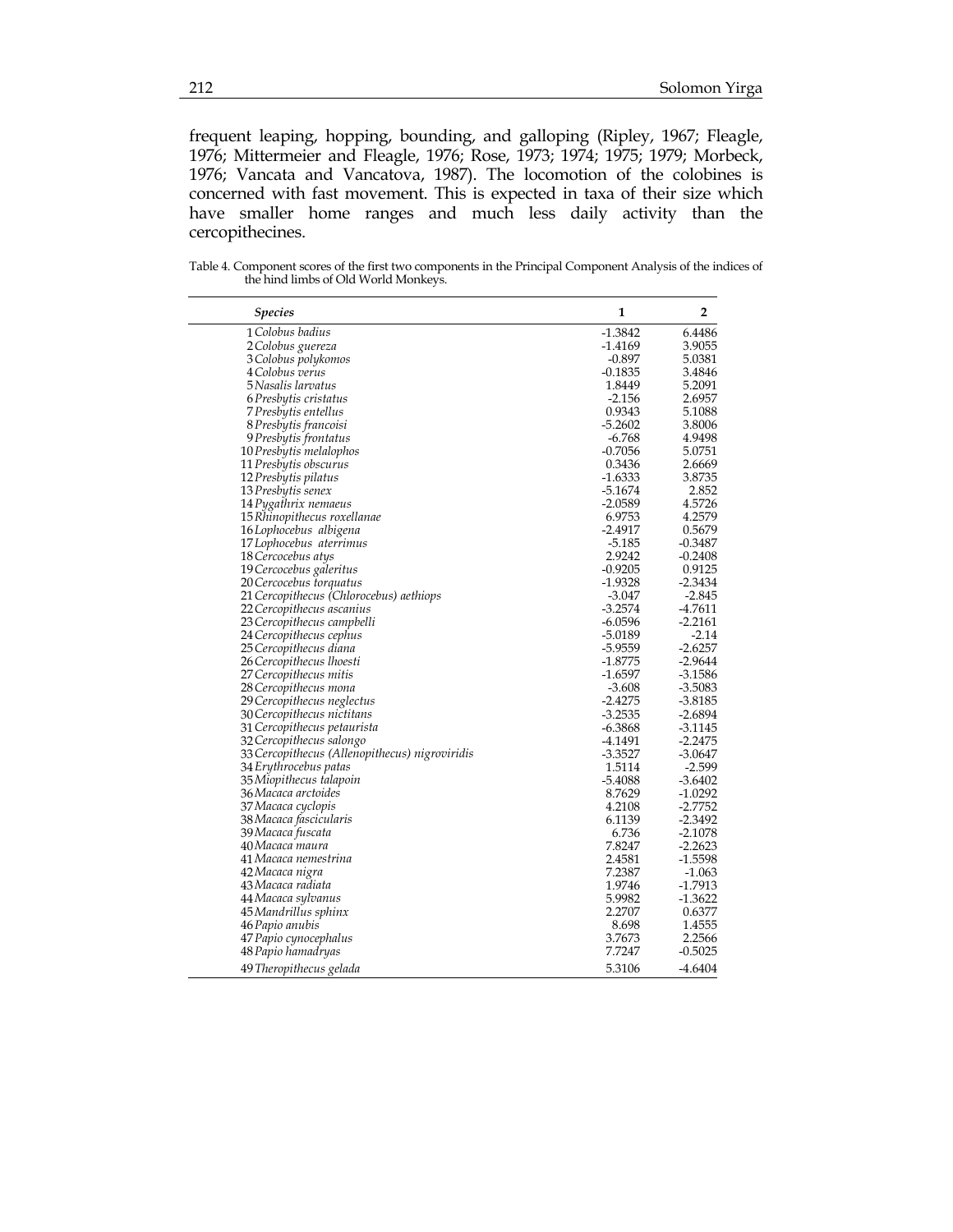$\overline{a}$ 

| <u> Index Number</u> | 1         | $\overline{2}$ |
|----------------------|-----------|----------------|
| 1.                   | $-0.5214$ | $-0.5566$      |
| 2.                   | $-0.2036$ | $-0.5679$      |
| 3.                   | 0.5198    | 0.4464         |
| 4.                   | 0.4922    | 0.5816         |
| 5.                   | 0.7988    | -0.0756        |
| 6.                   | 0.3038    | 0.7009         |
| 7.                   | 0.6001    | 0.4608         |
| 8.                   | 0.6012    | 0.3821         |
| 9.                   | 0.5630    | 0.4893         |
| 10.                  | $-0.4812$ | $-0.5066$      |
| 11.                  | 0.4894    | 0.6305         |
| 12.                  | 0.4334    | 0.2409         |
| 13.                  | 0.5914    | 0.3950         |
| 14.                  | 0.7852    | $-0.5435$      |
| 15.                  | 0.1117    | 0.5946         |
| 16.                  | 0.5221    | $-0.5778$      |
| 17.                  | 0.7764    | $-0.1128$      |
| 18.                  | 0.6959    | $-0.6142$      |
| 19.                  | 0.7967    | $-0.3954$      |
| 20.                  | 0.7879    | $-0.1699$      |
| 21.                  | 0.7092    | $-0.3439$      |
| 22.                  | 0.7256    | $-0.3611$      |
| 23.                  | $-0.4969$ | 0.3758         |
| 24.                  | 0.4462    | $-0.1358$      |
| 25.                  | 0.7571    | $-0.2120$      |
| 26.                  | 0.4146    | $-0.2363$      |
| 27.                  | 0.5303    | $-0.3557$      |
| 28.                  | $-0.2562$ | $-0.5797$      |
| 29.                  | $-0.0665$ | $-0.4434$      |
| 30.                  | $-0.4305$ | $-0.7414$      |
| 31.                  | $-0.7762$ | 0.1600         |
| 32.                  | 0.8276    | 0.0079         |
| 33.                  | 0.8768    | 0.1141         |
| 34.                  | 0.9313    | 0.0106         |
| 35.                  | 0.8365    | 0.0287         |
| 36.                  | 0.7148    | 0.1789         |
| 37.                  | 0.4593    | 0.2043         |
| 38.                  | $-0.6704$ | 0.0617         |
| 39.                  | 0.7387    | -0.4094        |
| 40.                  | 0.6671    | 0.0295         |
| 41.                  | 0.8598    | $-0.0816$      |
| 42.                  | 0.7754    | $-0.1145$      |
| 43.                  | 0.7306    | $-0.2163$      |
| 44.                  | 0.8654    | $-0.0936$      |
| 45.                  | 0.2428    | $-0.5774$      |
| 46.                  | $-0.4093$ | 0.0844         |
| 47.                  | $-0.4167$ | 0.2356         |
| 48.                  | 0.0352    | 0.5598         |
| 49.                  | 0.8152    | $-0.0216$      |
| 50.                  | 0.0684    | $-0.7460$      |
| 51.                  | 0.0142    | $-0.4332$      |
| 52.                  | 0.5328    | 0.4303         |
| 53.                  | 0.1730    | 0.7806         |
| 54.                  | 0.8835    | 0.1095         |
| 55.                  | 0.2665    | 0.5840         |
| 56.                  | $-0.0438$ | 0.7116         |
| 57.                  | - 0.3044  | 0.5928         |
| 58.                  | $-0.1741$ | 0.4379         |
| 59.                  | 0.2980    | 0.1555         |
| 60.                  | 0.3971    | $-0.1864$      |

**Table 5. Factor Loadings: Contribution of the 60 indices to the 1st two components.** 

The mangabey species are found between the colobines and the cercopithecines in the Y-axis. This corresponds with the fact that they are trotters to a great extent and also quadrupedal walkers and runners which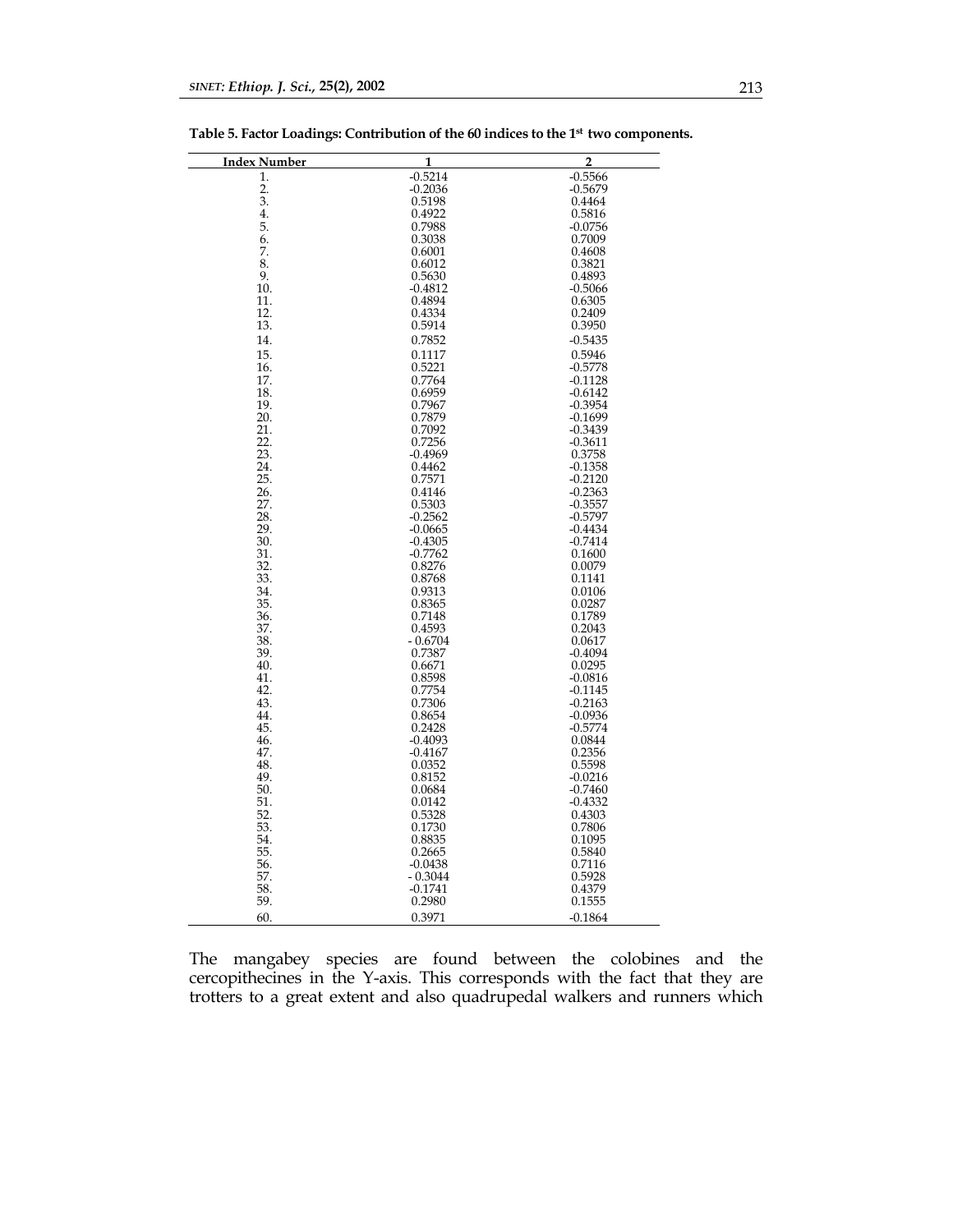walk very slowly when they walk, and gallop when they move any faster (Rolinson and Martin, 1981; Groves, 1978; Napier and Napier, 1967). The smaller mangabeys, the *Lophocebus*, are strictly arboreal (Fleagle, 1999). The arboreal locomotion of mangabeys mainly consists of hopping and leaping (Rose, 1979), and this is more frequent than *Cercopithecus.* Thus, the second component reflects the positional behaviour, *i.e.*, locomotor and postural behaviours.

Regarding positional behaviour, the main differences between the colobines and cercopithecines are not in the qualities, but in the frequency of each type of locomotor behaviour. Colobines are not only more frequent leapers than cercopithecines, but are also more hopping, galloping and bounding, as well as passing longer periods of time sitting (Ripley, 1967; Fleagle, 1976; Mittermeier and Fleagle, 1976; Morbeck, 1976; Rose, 1973; 1974; 1975; 1979; Vancata and Vancatova, 1987). The positional behaviour of colobines is characterized by much sitting and swift modes of locomotion. These are expected in animals of their size with small home ranges since sedentary animals would be easy targets of predators unless they are armed with a means of escape such as leaping. Hopping is perhaps the best means of moving from a patch of leaves to another. For *Colobus guereza*, the percentage of hopping in the total locomotion is 48% (Morbeck, 1976). Hopping is essentially similar to bounding and leaping. In these modes of locomotion, the hind limbs take off roughly simultaneously, *i.e.,* it is **asymmetrical gait** (Hildebrand, 1967). On the contrary, the frequent modes of locomotion in the cercopithecines are **symmetrical gaits**, where the diagonal footfall sequence is Rh Lf Lh Rf (Hildebrand, 1967; Tomita, 1967). Groups such as cercopithecines, with generally larger home ranges and sparsely distributed food sources, cannot afford to practice the more energy consuming modes of locomotion such as bounding and leaping with equal frequency of the colobines.

# *Principal component analysis, the indices and functional morphology of the hind limbs*

Referring to the factor loadings of the principal component analysis, all of the indices could be divided into those that contribute more to the first axis, separating colobines, guenons and mangabeys, from macaques and baboons; and those contributing more to the second axis uniting guenons, macaques and baboons separate from colobines. Species of mangabey are found either between or with one of the two groups in both axes. There are also indices contributing equally to both axes. There are roughly equal number of indices of the pelvic and foot bones with high contribution to both of the first two components. But most of the long bone indices contribute more to the first axis. The factor loading of the principal component analysis is given in Table 5. In the following sections, a few of the indices are discussed with the background of the appropriate functional morphology of the hind limbs and the positional behaviour of each group.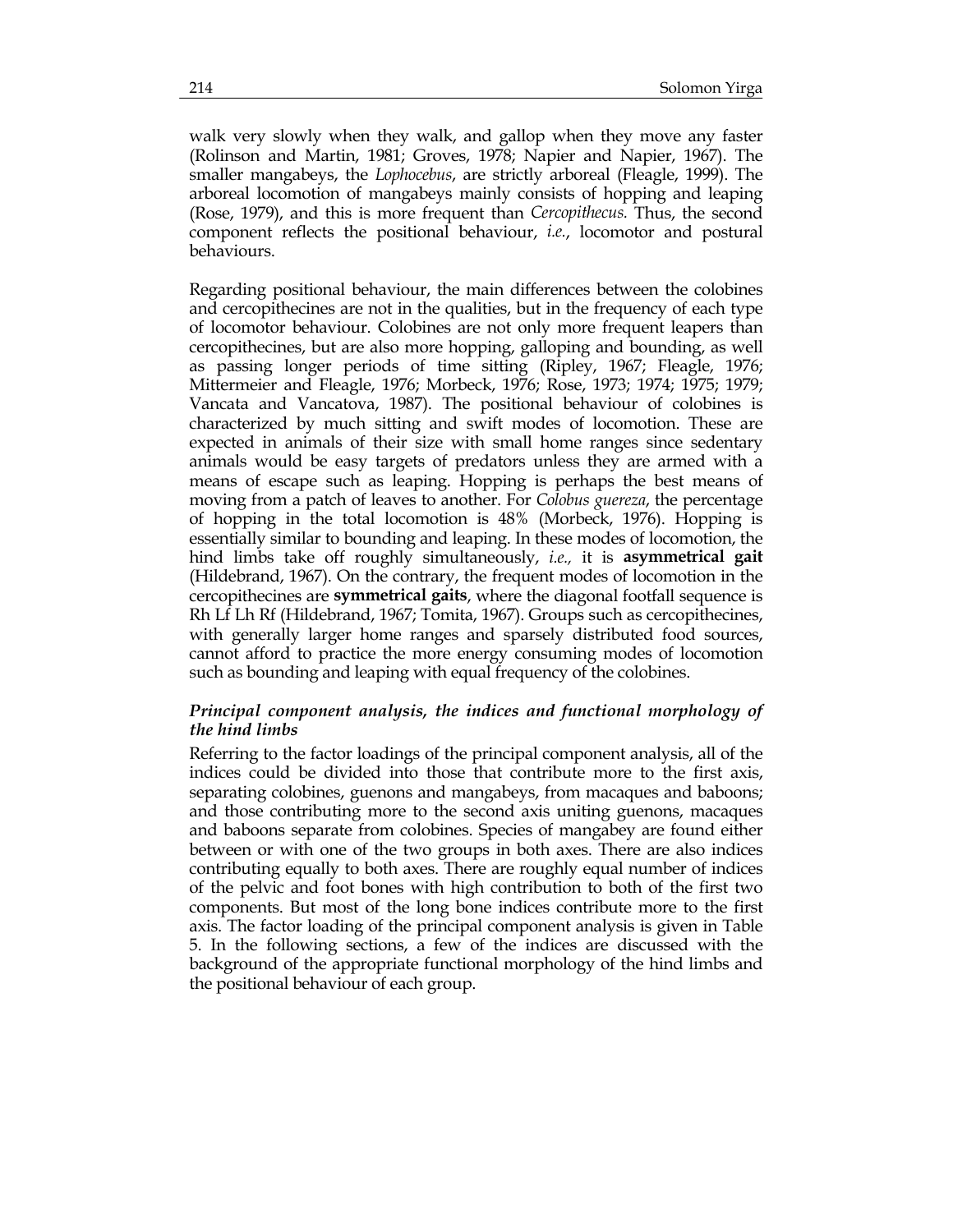#### *Os coxae*

Some of the indices calculated from the measurements made on the ischium, ischial tuberosity, ilium and acetabulum, contributed more to either of the first two axes, whereas others contributed some what equally to both of the axes. Considering the contribution of many of the indices to either of the axes, it has been possible to interpret the principal components in accordance with the functional morphological reasons.

The relative development of the muscles of ischial origin, the hamstrings and some of the adductors, varies with the mode of locomotion (Smith and Savage, 1956; Hamada, 1986). And where these muscles are relatively more massive, the corresponding lever arm, the length of the ischium, is longer (Solomon Yirga, 1987). Thus, those indices which express the ischial length help to estimate the relative development of the muscles as well as the mode of locomotion. For example, Index 2 is generally smaller in colobines than in cercopithecines, showing the minimum length of ischium relative to the maximum length of ischium is longer in cercopithecines. The relatively lower value in the colobines could be attributed to its relatively larger *adductor magnus* (Ishida, 1972; Cortright, 1983; Solomon Yirga, 1987), originating distal to the hamstrings. The major difference between the colobine and the cercopithecine hip extensions seems to be related with their locomotor behaviours. The colobine hip extension seems to be *adductor magnus*  dominated, whereas that of the cercopithecines is hamstring dominated. The more frequently hopping, bounding and leaping colobines have the need for more speed oriented hip extension than the cercopithecines. The relatively longer minimum length of ischium seems to reflect the lever of the hamstrings only, and this is higher in cercopithecines than in colobines.

The ischial tuberosity has been shown to have correlation with ischial callosity (Rose, 1975) which evolved as an adaptation to upright sitting in resting and sleeping (Washburn, 1957). The colobines have more sedentary habit than the cercopithecines. In most of the indices of the ischial tuberosity, the colobines have higher values, but it is most clear in Index 6 which is contributing more to the second axis. Distinct among the cercopithecines, *Theropithecus* shows higher values. This is consistent with the feeding behaviour of gelada baboon which involves a continued contact of the callosity with the ground (Jolly, 1970).

The width of the ilium is also reflecting the relative size of the gluteal muscles originating from its dorsal surface. This dimension has a very high correlation with the mechanical length of the neck of the femur (Kummer, 1974). Groups with higher Index 7, 8, and 9, also have relatively more massive gluteal muscles (Ishida, 1972; Cortright, 1983). In these indices, we find that the larger species in both subfamilies have greater values, which contribute more to the first axis.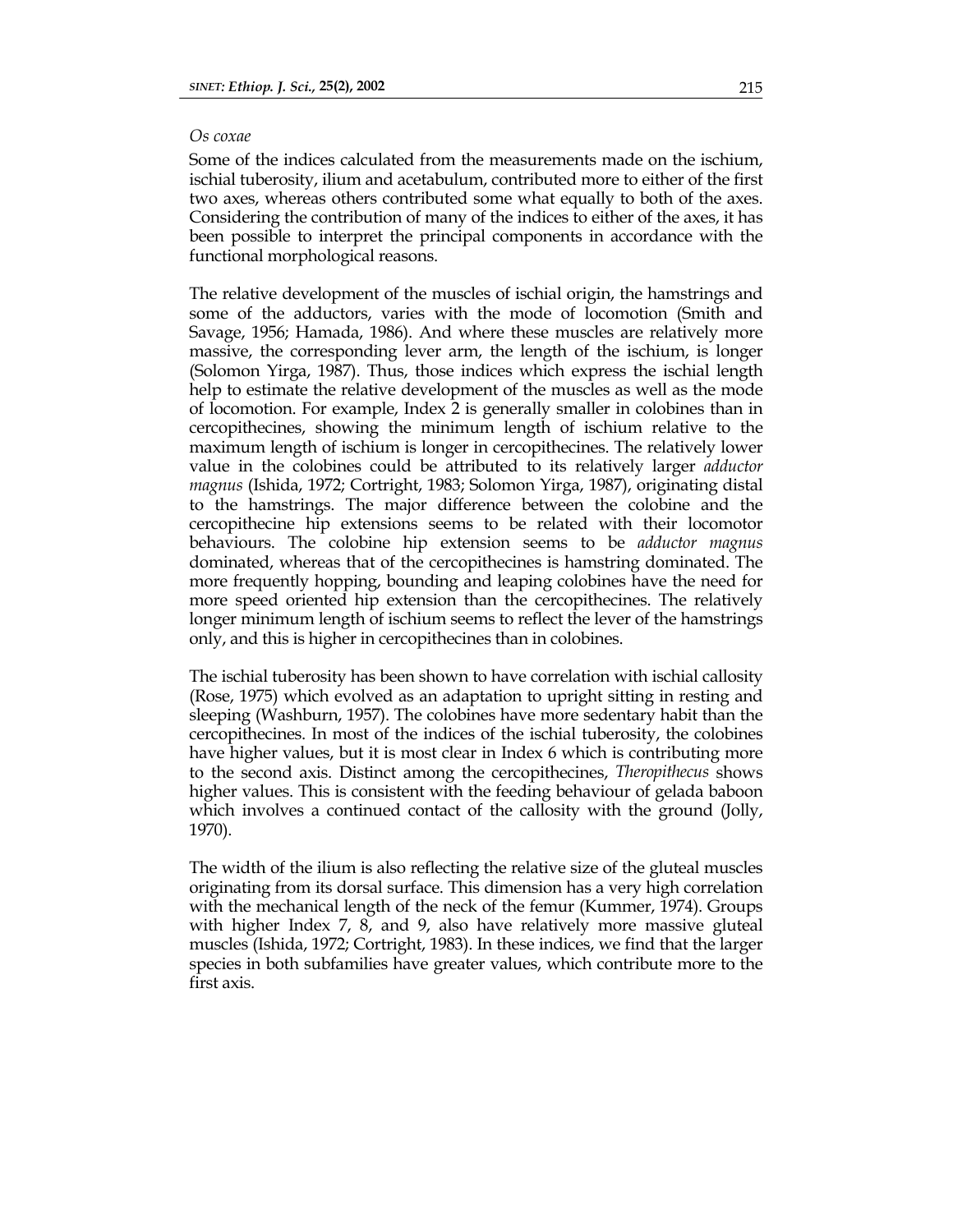In relative width of the sacral articular surface, index 10, the highest value is that of *Cercopithecus* and the arboreal mangabey*, Lophocebus.* Next to these follow the colobines. The smallest indices are those of the baboons, including *Papio, Theropithecus,* and *Mandrillus.* In both subfamilies, species with larger sizes have smaller values. The smaller species in both subfamilies are known to be arboreal, agile, and mostly acrobatic. The higher values in index 10, therefore, seem to reflect the need for greater space of contact at the sacral articular surface in these groups. Since they have less of the above activities in their locomotion, the baboons are able to keep their body well stabilized on the pelvic bones with smaller surface area of the sacral articular surface.

The relative width of the acetabulum is represented by index 11. This index contributes more to the second axis. Colobines generally, especially the larger ones, have the highest indices. Coming next in the order are baboons, mangabeys and the guenons. Even though greater body size seems to influence the index, the fact that it is higher in the smaller colobines seems to indicate that the movement of colobines which is habitually swift, and therefore the forceful contact of the head of the femur with its socket may contribute to the wide acetabulum relative to the length of the os coxae.

#### *The long bones*

Most of the 16 indices of the femur contribute more to the first component, and put baboons and macaques together as different from mangabeys*,* colobines and guenons. All of the characters contributing more to the first component are related to the support of the body, and hip and leg extensions. In most indices which contribute more to the first component, colobines and guenons and for most cases mangabeys as well, have smaller indices than the baboons. One reason for the high index in the papionines could be taken to be their large sizes. But in many cases, the differences between terrestrials and arboreals within each tribe and subfamily hint to different causes.

Index 14, the index of the mechanical length of the neck of the femur, contributes significantly to the first two components, but it does more to the first. The baboons, macaques and Patas monkey have higher indices than all of the others. Mangabeys and guenons are in the same range with most of the colobines. *Rhinopithecus* has the highest value among the colobines, and is closer to the range of the baboons. In this index colobines appear to have a lower index in general, even though the more terrestrial genera in both subfamilies have quite high indices. Among baboons *Theropithecus*, the most terrestrial of the baboons has the highest index, whereas *Mandrillus*, which is the most arboreal of the baboons has the lowest. *Erythrocebus patas*, which is the most terrestrial of the cercopithecini, has the highest index in its tribe and is within the range of the baboons. *Rhinopithecus*, which is the most terrestrial of the colobines, has the highest index in colobinae. All these show that the index is higher in the terrestrial groups than in the arboreal ones.

The action of the gluteal muscles in cercopithecids is generally more speed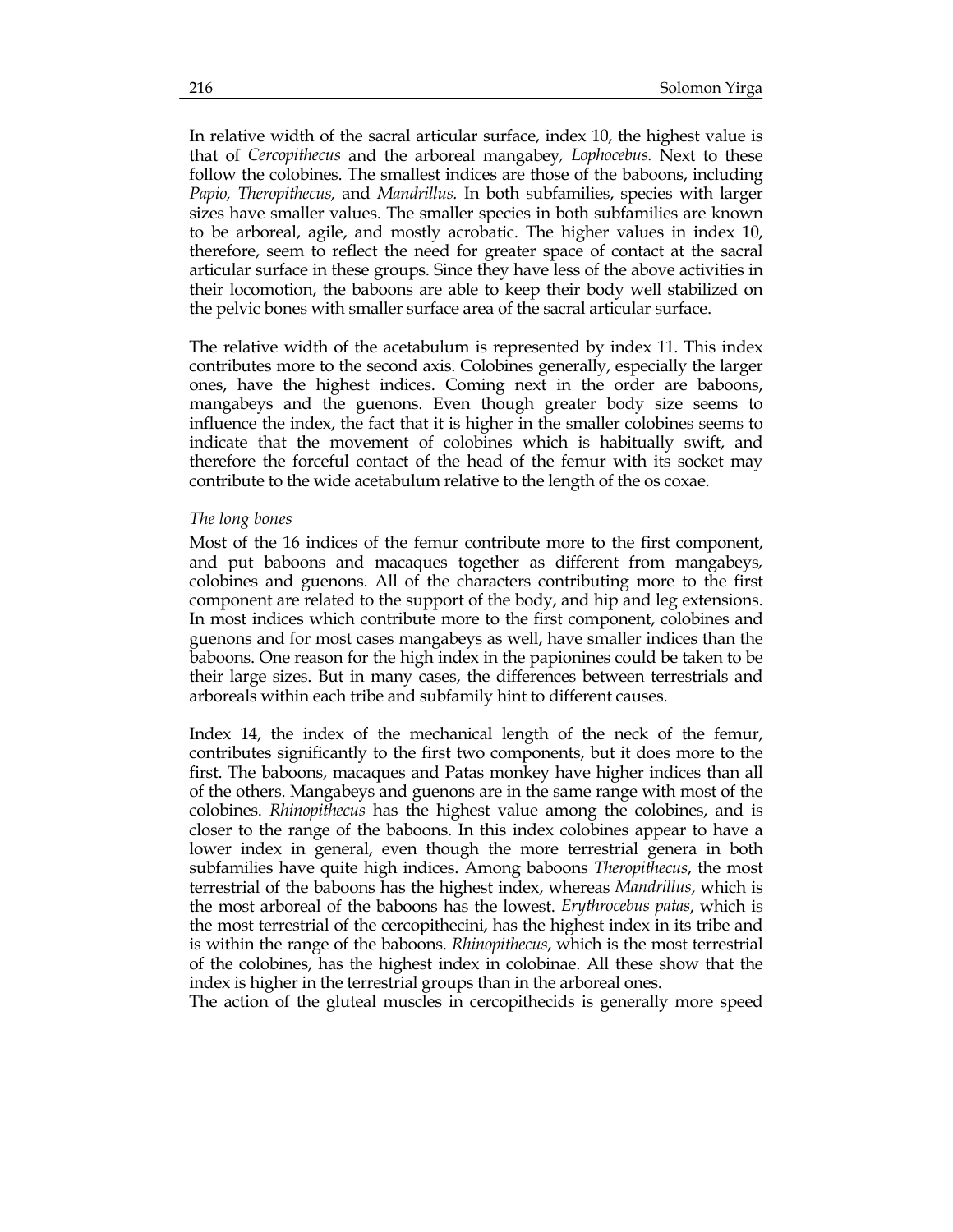oriented than the power oriented ones of the hominoids (Solomon Yirga, 1989). The neck of the femur provides lever for the gluteals (Kummer, 1974). Colobines' modes of locomotion do not require powerful gluteals, but faster ones. In *Papio* and *Macaca,* the m. *gluteus medius* which is a major hip extensor and abductor, is known to be active at all times of their stance phases of walking (Kimura, 1986). Baboons have a much more active life than the colobines, judging from the percentage of time they spend in locomotion, the size of their home range and the greater varieties of their food. The baboons and macaques are known for symmetrical quadrupedalism in their dominant locomotion patterns (Kimura, 1986). They need powerful muscles for their locomotion which also involves climbing. Thus, they have longer levers for their gluteals.

The index of the anteroposterior diameter of the head of the femur divided by the length of the neck, (index 15), contributes more to the second component (Table 5). In this index, the colobines generally have higher indices than the cercopithecines. Among the latter however, cercopithecini have lower indices than papionini where *Papio* and *Theropithecus* have higher indices, and *Mandrillus* the lowest. The *mangabeys* are intermediate between the cercopithecini and the rest. A larger size and more spherical shape of the head of the femur is known to reflect suspensory behaviour (Fleagle, 1999), and therefore arboreality. The movement of the head is more limited in the taxa which are terrestrial. When we consider each group separately, the more arboreal species have greater values than the more terrestrial ones in colobinae, cercopithecini, mangabeys and macaques. *Rhinopithecus roxellane* among the colobines, *Erythrocebus patas* among the cercopithecini, and *M. nigra and M. maura* among the macaques have lower indices than their respective congeners which are more arboreal. Only baboons do not fall into this scheme since the most arboreal among them, *Mandrillus,* has the lowest index, and *Theropithecus* and *Papio* are in the same range. However, even this could be due to the higher value of the length of the neck of the femur in the more terrestrial baboons or the fact that *Mandrillus* is phylogenetically more related with *Cercocebus* (Disotell, 1994; 1996).

The distance between the lesser and greater trochanters divided by the length of the femur, index 18, contributes to both axes roughly equally. Colobines generally have lower indices, *Cercocebus* and cercopithecini falling in the same range with them. *Macaca* and baboons have higher indices. Among the baboons *Mandrillus* has the lowest index and *Theropithecus* the highest. The higher index is an indication of a more power oriented hip flexion and extension, since it means the lesser trochanter is located more distally on the shaft. *Erythrocebus* has the highest index among the cercopithecini, and *Cercocebus* and *Lophocebus* have indices closer to the colobines. Species which show speed oriented hip flexion seem to make more frequent use of the hip flexors, as their swift locomotion demands. The low index 18 of the colobines indicates the speedy nature of hip flexion in the arboreal colobines. This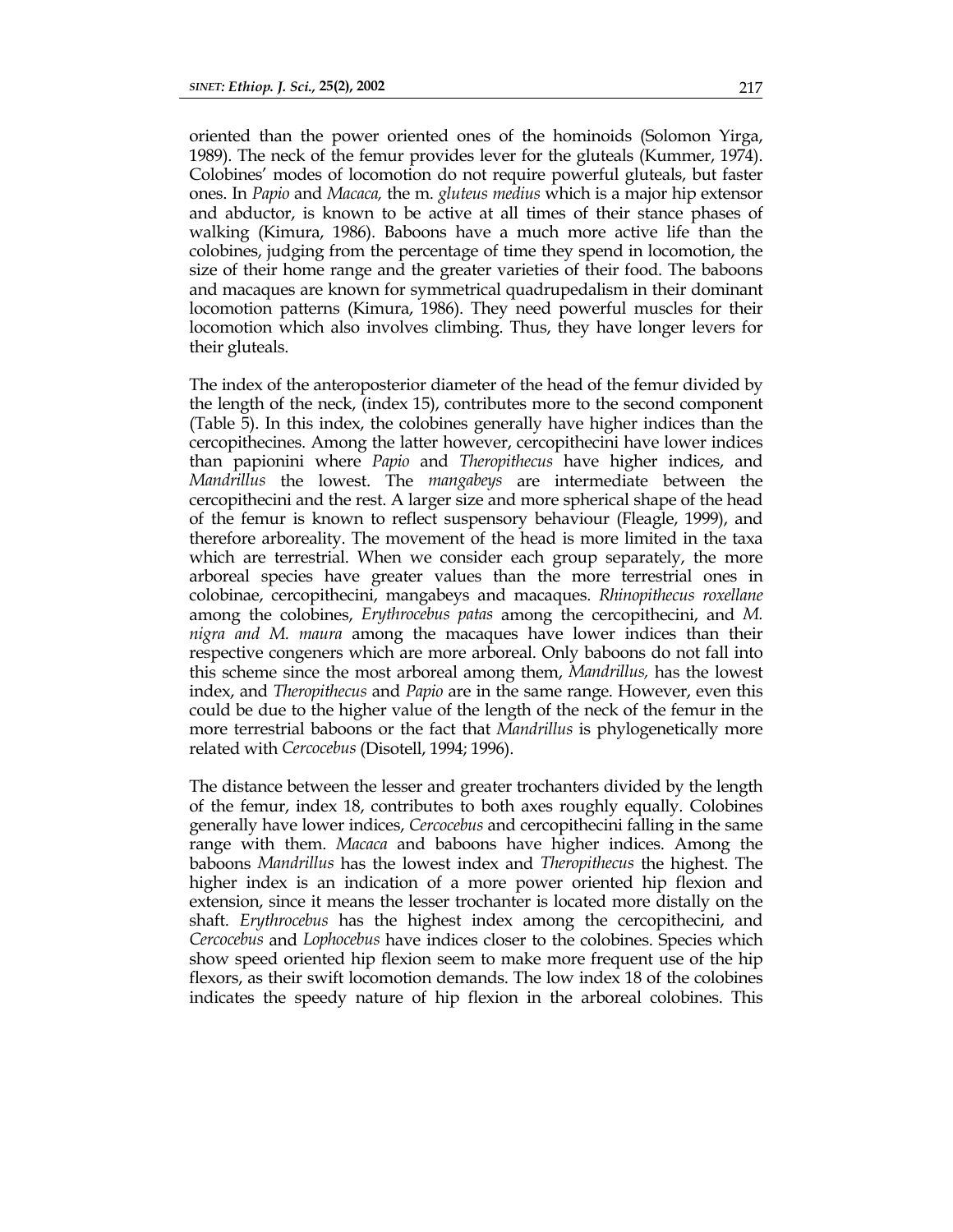feature can be correlated to the use of their hind limbs in the frequent leaping and landing in the trees that they do. But the low values of the *Mandrillus* reflect their positional behaviour which Rose (1979) explains as acting like ground walkers and runners while in the trees, as well as their close phylogenetic relation with *Cercocebus*. Colobines have lower indices than cercopithecines, and *Cercocebus* and *Lophocebus* fall between them. But looking at each group separately, we find that the more terrestrial genera have higher indices. *Theropithecus*, the most terrestrial of the baboons, has the highest index of all. *Erythrocebus,* the most terrestrial of the cercopithecini has the highest index in the tribe. And *Rhinopithecus*, perhaps the most terrestrial of the colobines (Kavanagh, 1983), has the highest index among the subfamily. This quality of the index, that it separates the colobines from the rest on one side, and the terrestrials from the arboreals on the other makes it contribute to both components roughly equally.

Index 16, 17, and 28 are indices of the diameters of the shaft at different levels of the shaft. Index 16 contributes equally to both components, index 17 does more to the first component, and index 28 to the second. The result of index 17 shows that the more terrestrial species in the colobinae and cercopithecini have higher indices, and macaques and baboons have higher indices generally than the cercopithecini and the colobine genera. This seems to indicate that the index shows a wider diameter in those animals which are heavier and need to stand against the compressive forces acting on the shaft from above and below.

The value of index 19, which is the biepicondylar breadth divided by the length of the femur, is higher in the papionines, excepting mangabeys and mandrill, than in all of the other groups. The most terrestrial baboon, *Theropithecus,* has the highest index. Colobines have the lowest indices, but *Rhinopithecus* which is ranging together with *Cercopithecus* and *Cercocebus* has the highest index in its subfamily. In the cercopithecini, the most terrestrial genus, *Erythrocebus*, has the highest index. Thus, it can be concluded that the index is generally higher in the more terrestrial taxa than in the arboreal ones. The condyle region is the site where the femur comes in contact with the tibia and the compressive force from above and below act in various directions relative to the shafts. The biepicondylar breadth reflects how much these forces are distributed at the distal end of the femur. In terrestrial quadripedalism and standing, the compressive forces act in a relatively straight proximodistal direction and consistently, where as in locomotions of arboreal setting, there are more differently directed forces.

Index 25, the index of the height of the lateral condyles seems to reflect the size of the animals or their terrestriality/arboreality, since it is higher in the baboons and macaques than in the others. The order of the taxa in the value of this index is similar to that of index 19. The higher index shows that the lateral condyle keeps a wider area of contact with the condyle of the tibia. The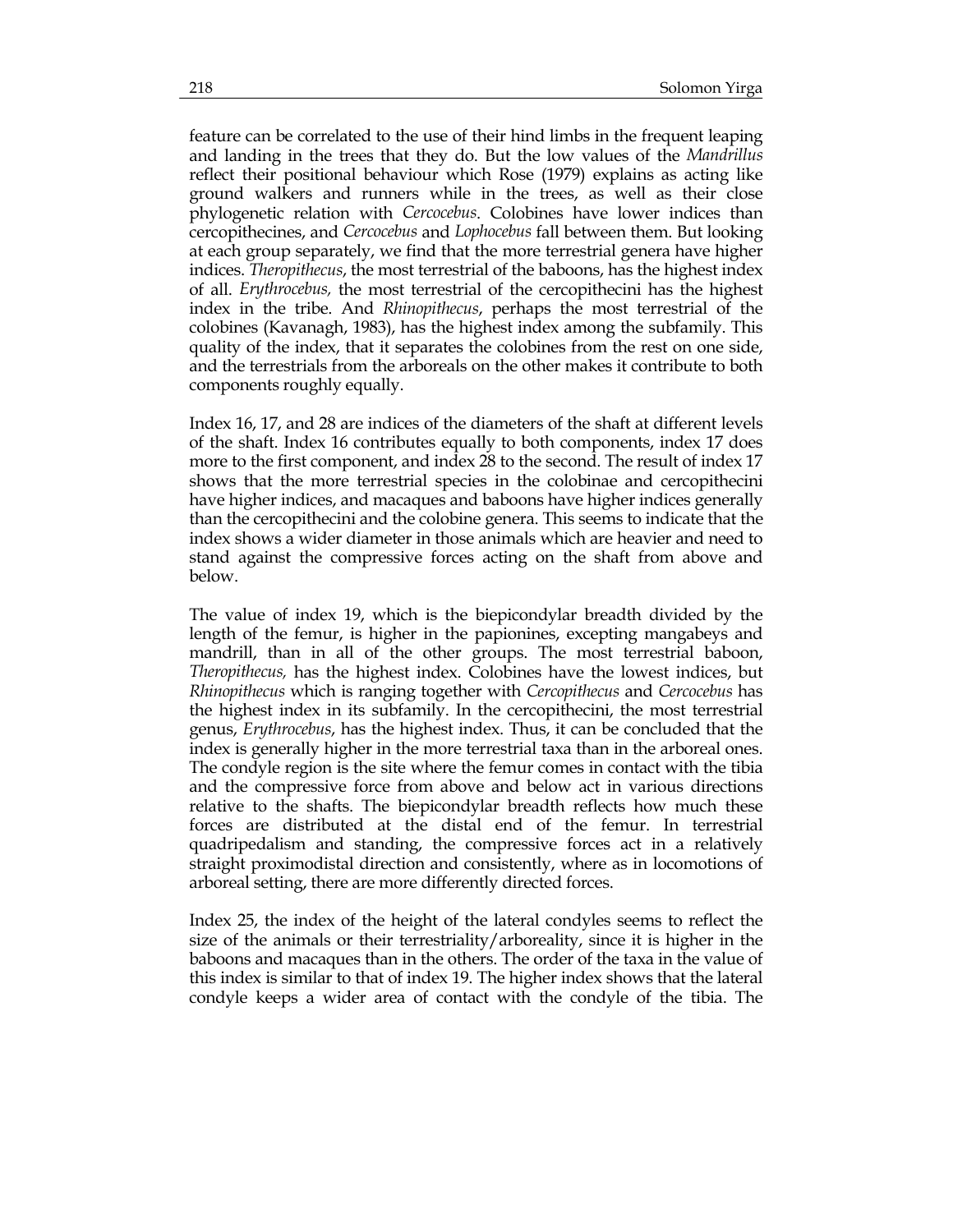terrestrial groups walk with more abducted legs. And more body weight is transmitted to the ground through the lateral condyle than the medial one. Thus, *Erythrocebus* has a higher index among cercopithecini, *Theropithecus* has the highest index of the baboons, and *Rhinopithecus* has the highest index in colobines, as the three are the most terrestrial in their own groups.

Indices 20, 21, 22 are the indices of the length, maximum breadth and minimum breadth of the superior patellar groove, respectively. In all of the three indices, colobines and *Cercopithecus* are together and separated from macaques and baboons which have higher indices. The mangabeys are closer to the *Cercopithecus* and colobines. Thus, they contribute more to the first axis and seem to reflect the arboreality/terrestriality of their locomotion.

The fact that colobines and *Cercopithecus* have narrower and shorter patellar grooves is consistent with their more rapid movements involving leaping or galloping which are more frequent than in papionines. Tardieu (1981) showed that the femoral trochlear groove becomes shallower and broader in plantigrade animals than in the digitigrade ones, and where the grooves are deeper, it permits a well defined, highly channelled sliding movement that facilitates rapid motion by the strong action of the quadriceps muscles. However, the differences in plantigrady and digitigrady, as well as the shallow and deep groove differentiation does not seem to show big differences in the taxa of this particular family. And the differences are taken to reflect size which is consistent with terrestriality and arboreality, the larger ones being more terrestrial and have higher indices.

Index 27 is the index of the distance of the origin of the medial head of *m. gastrocnemius* from the distal end of the femur divided by the length of the femur. The index contributes more to the first axis. The further the origin of the medial head of *m. gastrocnemius* is away from the tibia, the muscle will have an additional longer lever which acts when the knee is flexing. Thus, those species which walk or run more must have a higher index 27 than those which do less. As such, *T. gelada, E. patas, Macaca,* and *Rhinopithecus* have the highest indices.

Index 30, the crural index, which is the maximum length of tibia divided by that of the length of the femur, contributes more to the second component. Generally, colobines have the lowest index 30. Among the cercopithecines, cercopithecini have the highest and papoinines the lowest values. *Papio* has the lowest index of all, but *Theropithecus*' index is among the highest. Mangabeys range with the colobines. The most terrestrial of all of the species, *Theropithecus gelada* and *Erythrocebus patas* have higher index 30 than the rest, where as colobines have the lowest. The fact that the most terrestrial species have higher indices than others shows that a longer tibia is an indication of a terrestrial adaptation that requires longer steps in walking and running. In cases of specializations in some other mammals, a long tibia is an indication of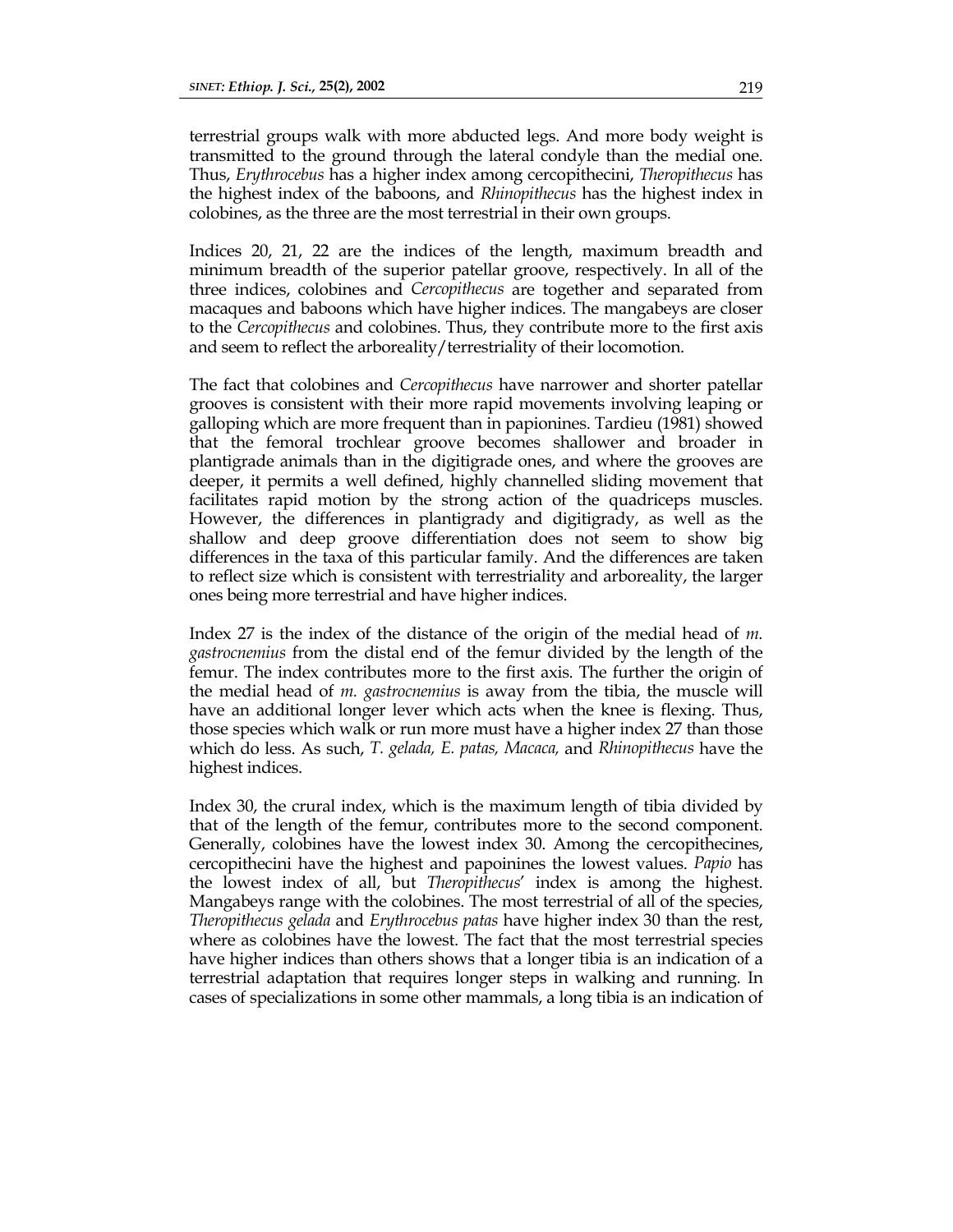jumping ability (Emerson, 1985). Among cercopithecids, generally colobines, and particularly the most leaping taxa of colobinae have longer femur relative to their tibia, and as a result they have the lowest crural index.

All other indices of the tibia, contribute more to the first axis. In index 32, the index of the medial malleolus, the genera with larger body sizes, *Nasalis, Rhinopithecus,* baboons and *Maca*ca have higher values. Index 33 and 34, which are the indices of the breadth and the length of the trochlear facet of the tibia, respectively, show similar results in that *Theropithecus* has the highest indices among the papionines which have the highest index than all of the other taxa. *Erythrocebus* has higher index than *Cercopithecus* and the mangabeys*.* The latter two range with colobines, but the least value is that of *Cercopithecus.* Among the colobines, *Rhinopithecus* has the highest values and the other larger colobines have higher indices. Generally, index 33 and 34, as well as index 35 and 36, are higher in the large terrestrial monkeys. Larger body sizes and terrestriality seem to be reflected by higher values of these indices.

Size and arboreality/terrestriality overlap in the interpretations of most indices of the long bones. The indices of the fibula too are no exceptions since all of them with the exception of index 45 contribute to the first axis. Index 38, the length of the fibula divided by the length of the tibia, put all of the specimen in close ranges. In indices 39 and 40, the index of the width of the head of fibula, and the height of the head of the fibula, respectively, *Macaca* and baboons have generally greater values than the rest, with *Rhinopithecus* ranging with them. *Macaca* and *Papio* have higher indices than *Theropithecus* and *Mandrillus.* In indices 41 and 42, which are the indices of the lateral malleolus, its width and height, respectively, *Rhinopithecus* and *Macaca* have the highest scores, and generally papionines and colobines are in the same range having higher scores than the cercopithecini. These indices are generally higher in groups with larger body sizes. In the same way, in indices 43 and 44, which are the indices of the diameters at midshaft, that of the anteroposterior and mediolateral diameters, respectively, groups with larger bodies show higher indices. In case of index 45, the more arboreal genera of each group seem to have lower indices. Accordingly, *Theropithecus* and *Rhinopithecus* have the highest indices, but generally baboons have higher indices than the rest.

#### *The foot bones*

Index 48 is the breadth of the talus divided by the height of the talus. In this, colobines have higher values than the cercopithecines, the highest being that of *Rhinopithecus.* Among the baboons, *Mandrillus* has the highest index. *Erythrocebus* and *Macaca* have the next higher indices. This index as well as index 50, which is the index of the width of the groove for the tendon of the *flexor hallucis longus* divided by the breadth of the talus, contribute more to the second axis. But in index 50, colobines have the least values. Index 49 is the index of the height of the talus. In most cases, species with larger sizes have higher indices.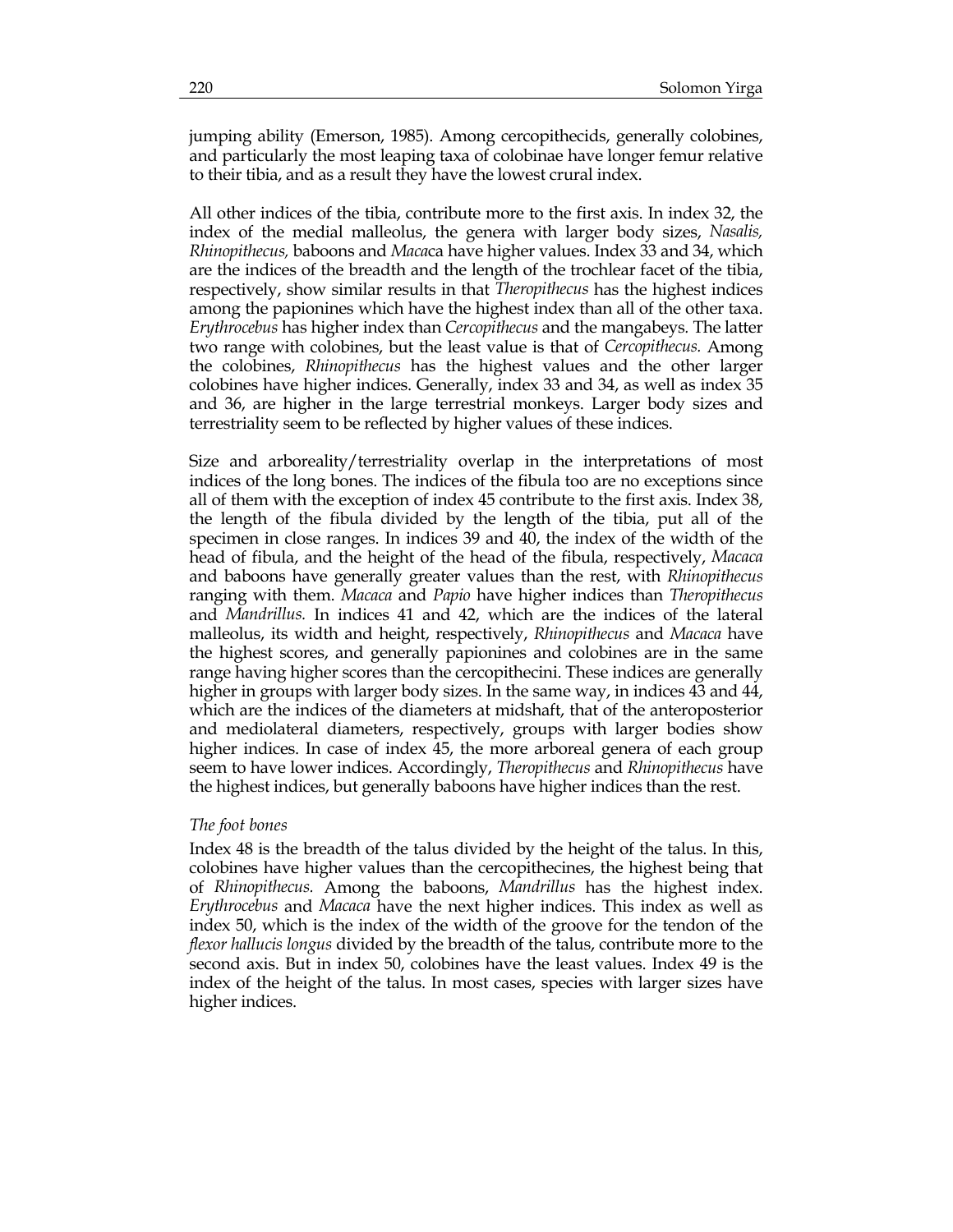Index 52 and 53, which are the indices of the maximum width and the maximum height of the calcaneus, respectively, both divided by the length of the calcaneus, deal with the proportions of the dimensions of the calcaneus. In index 52, *Erythrocebus* from among the cercopithecini, and *Theropithecus* from among the baboons, both the most terrestrial of their respective groups have the lowest values. Generally, colobines, baboons with the exception of *Theropithecus*, and *Macaca* have higher indices than cercopithecini and mangabeys. In cercopithecinae, more terrestrial species have lower indices than the more arboreal ones. In colobines, the larger the species is the higher becomes the index, and index 52 contributes more to the first axis. In the case of index 53, the index of the height of the calcaneus, colobines have higher indices, and it contributes more to the second axis.

Index 54 and 55 are the indices of the peroneal tubercle, divided by the length of the tibia and the length of the calcaneus, respectively. Index 54 which contributes more to the first axis, is lower in the arboreal groups than the terrestrial ones excluding *Erythrocebus*, where the feet are generally more specialized for terrestrial locomotion and do not require the anchor function of a toe flexor, which is very important in an arboreal environment. In index 55, which contributes more to the second axis, the colobines have higher indices than the cercopithecines, and in the latter all fall in the same range with few exceptions. In the colobines, the highest index is that of *Rhinopithecus*.

Indices of the height of the tuber calcanei, index 56 and 57, both contribute more to the second axis. In both, colobines have higher indices than all of the others except *Erythrocebus* in index 57. The height of the tuber calcanei reflects the power that pulls on it. The triceps surae insert by means of the Achilles tendon on the tuber calcanei. This higher dimension in colobines indicates the frequent swift pull on the tuber calcanei that is made during the leaping, bounding and galloping of the colobines. These actions are less frequent in the semiterrestrial and terrestrial taxa which have lower indices.

## **CONCLUSION**

Most indices of the *os coxae* and the foot bones, contribute more to the second axis, and those of the long bones contribute to the first axis. The functions related with the indices of the *os coxae* are those related with extension and flexion at the hip joint. And the differences in these functions between the two subfamilies are consequences of their differences in positional behaviour.

Most indices of the long bones differentiate between the arboreals (groups with smaller body sizes) and terrestrials (groups with larger body sizes), and show the related adaptive tendencies. The indices' quality of reflecting functional adaptation lead one to conclude that the modes of locomotion as well as the habitat have been reflected by the first two components of the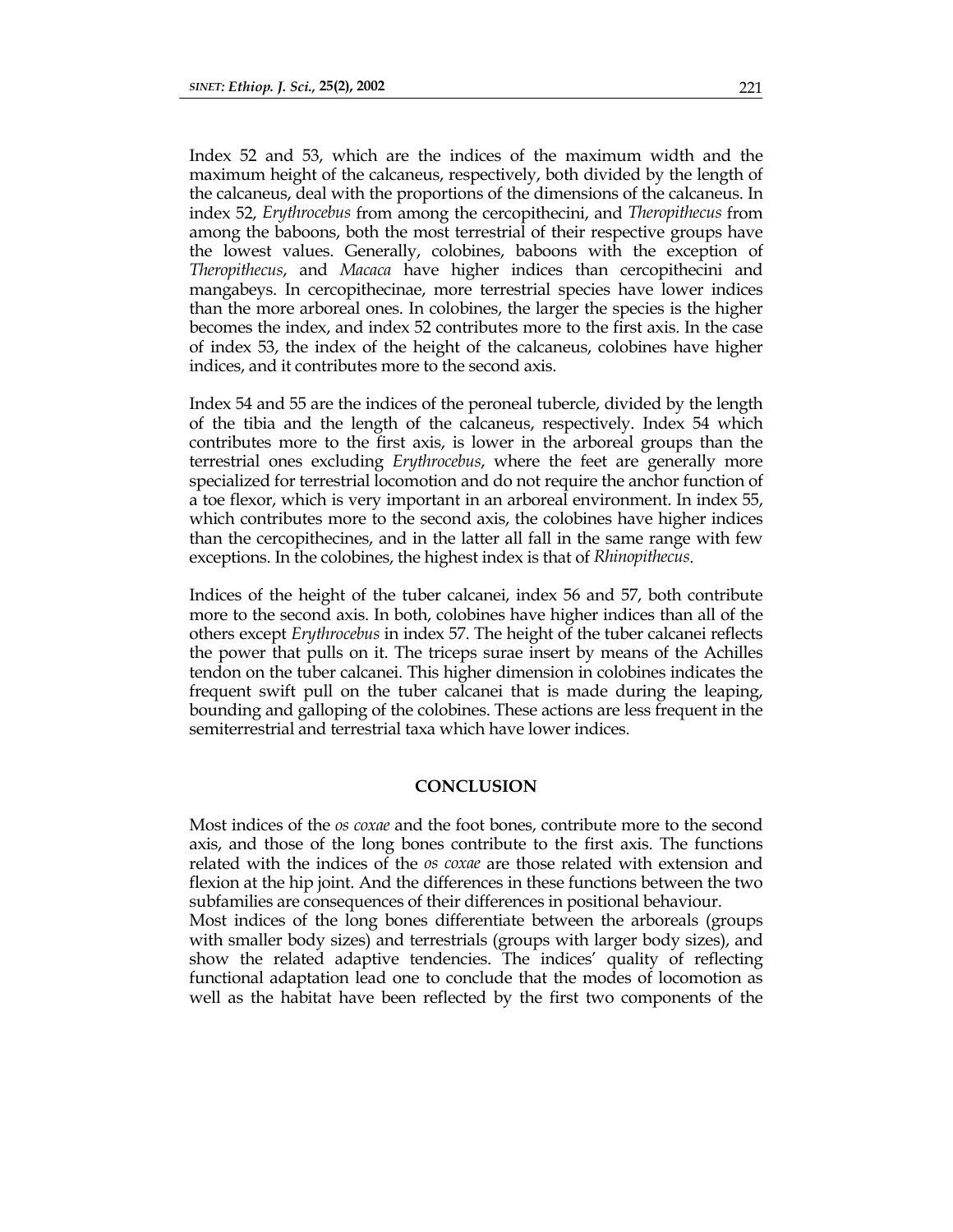principal component analysis. Thus the first axis has been determined to have reflected the substrata of locomotion *i.e.*, arboreality/terrestriality (semiterrestriality). This is somewhat consistent with the interpretation of the first component as reflecting size since the smaller species are generally arboreal and the larger ones terrestrial.

The reason for not taking it to reflecting size is based on the fact that *Miopithecus* is smaller than *Cercopithecus*, but is found inside the cluster of them, and *Rhinopithecus* is found closer to the papionini even though other colobines of equivalent size are found clustering together. *Colobus verus*, which is the smallest of the colobines, is together with its congeners.

The second component reflects positional behaviour. The fact that the distribution of the species in the plot of the first two components in all three sets of data (the males only, the females only, and the mean of species) is virtually the same is an indication that the indices of bones are accurate in reflecting the modes of locomotion. Whether males or females, monkeys of the same taxa have similar positional behaviour though they differ in size. Sexual differences are expressed by size and not by the shape or locomotor behaviours in the Old World monkeys. In the Old World monkeys, species of the same genus, and even genera of the same tribe tend to show close similarity in positional behaviour and the functional morphology of the hind limbs. The indices just reflected these positional behaviours and the habitat of locomotion.

What is remarkable is the position of the outliers of each taxon. *R. roxellanae* is closer to the baboons than to the other members of colobinae. In all of the indices which were taken to reflect terrestriality/arboreality, *Rhinopithecus* had closer values to the baboons. A different study on the postcranial bones of *Rhinopithecus* shows similar results as the present study, and the authors have concluded that *Rhinopithecus* must be practicing terrestrial walking and running similar to that of the baboons (Pan *et al*., 1987; Davison, 1982). This is consistent with the mode of locomotion of this species, and is an indication that the result reflects adaptation, rather than phylogeny.

*Cercocebus torquatus* ranges with the *Macaca*, and it is among the most terrestrial of the *Cercocebus* (Groves, 1978). *Cercopithecus, Miopithecus,* and *Allenopithecus*, form a cluster together, but *Erythrocebus patas* is closer to the papionines. Even though *Mandrillus* is properly in the papionine cluster, it is far from the other baboons, and closer to *Cercocebus*. This perhaps reflects that *Mandrillus* is not only a rain forest floor monkey which climbs more than the other baboons (Gartlan, 1970), but also phylogenetically closer to *Cercocebus* (Disotell, 1994; 1996; Fleagle, 1999).

Phylogenetically closer taxa have similar modes of locomotion, as well as similar morphology in locomotor organs. Considering the position of most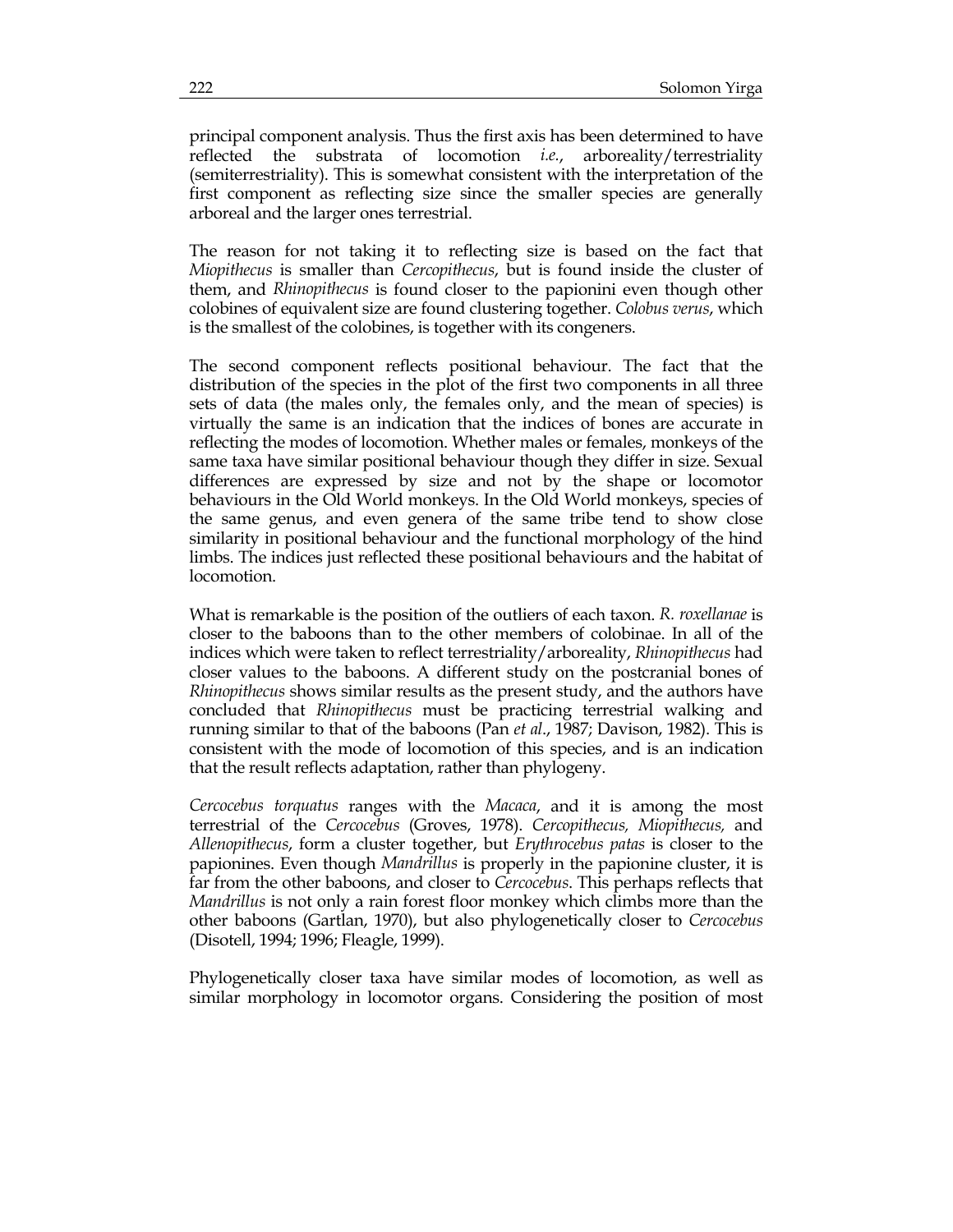species of mangabeys on the plot of the component scores (Fig. 1), the origin of quadrupedalism both symmetrical and asymmetrical, as well as the genera of mangabeys may need more conclusive studies. The hind limb bones are good sources for studies of relations, far from being dangerous.

It is shown that indices of the hind limb bones reflect the mode of locomotion in the second component and the substrata of locomotion in the first. To justify this point several examples of taxa which have different modes of locomotion from their closest relatives were given. Even then, the bulk of the taxa are clustered in accordance with their phylogenetic relations. The colobines, cercopithecines, papionines (excluding mangabeys), are all separately clustered. This has been taken to be due to the similarity of the positional behaviours in members of the same group. Colobines are known to have specializations for leaf eating such as their sacculated stomachs, and cercopithecines have specializations related with their feeding behaviour such as their cheek pouches. These features are linked with their respective positional behaviour and the related morphology of the hind limbs. Adaptation seems to explain the evolutionary history of the family (Napier, 1970).

From the distribution of the cercopithecid taxa in the plot of the first two components, and the interpretation made of the two axes, three kinds of quadrupedalism are identified in the family. One is **asymmetrical quadrupedalism**, standing for such locomotor behaviour as leaping, hopping, bounding, and galloping frequently observed in colobines, and the other is **symmetrical quadrupedalism** for the walking and running in diagonal sequence observed in the cercopithecines. The latter is further divided into **arboreal symmetrical quadrupedalism** for guenons, and **terrestrial symmetrical quadrupedalism** for the baboons and macaques. The locomotion of the mangabeys is intermediate between asymmetrical and symmetrical quadrupedalism.

### **ACKNOWLEDGEMENTS**

I would like to thank the following for their help: Akiyoshi Ehara, Tasuku Kimura, Yuzuru Hamada, Richard Thorington, John Fleagle, Berhane Asfaw, Gurja Belay, Zerihun Woldu and Medhanie Asmelash. I also thank the anonymous reviewers of *SINET* for their constructive comments. I thank the following for the use of the specimen under their care: Primate Research Institute, Kyoto University, the laboratory of Physical Anthropology of Kyoto University; The National Museum of Natural History, Smithsonian Institution, Washington, D.C.; The American Museum of Natural History, New York; The Museum of Comparative Zoology, Harvard University. I acknowledge the financial assistance for the research from MONBUSHO (Ministry of Education, Science and Culture, Japan); The Franklin Baldwin Fellowship, Leakey Foundation; Short Term Scientist Grant, Smithsonian Institute.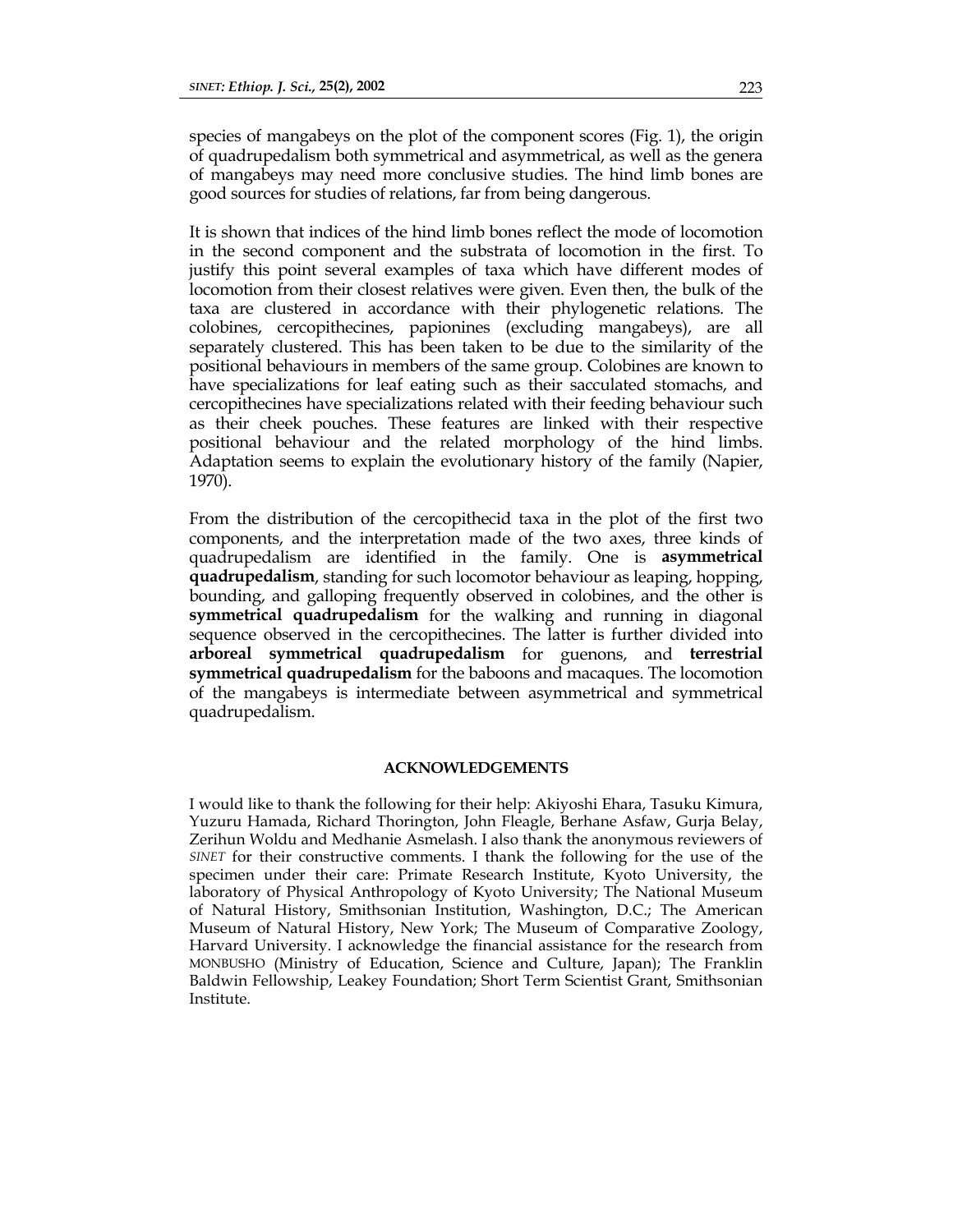#### **REFERENCES**

- 1. Aielo, L.C. (1981). The allometry of primate body proportions. *Symp. Zool. Soc. Lond.*  **48**:331–358.
- 2. Cant, J.G.H. (1988). Positional behavior of long-tailed macaques (*Macaca fascicularis)*  in Northern Sumatra. *Am. J. Phys. Anthrop.* **76**:29–37.
- 3. Cartmill, M. (1985). Climbing. **In**: *Functional Adaptations in Skeletal Structures*, pp. 73–88, (Hildebrand, M. *et al., eds).* The Belknap Press of Harvard University Press, Cambridge.
- 4. Ciohon, R.L. and Corrucini, R.S. (1975). Morphometric analyses of platyrrhine femora with taxonomic implications and notes on two fossil forms. *J. Hum. Evol.* 4:193–217.
- 5. Cortright, G.W. (1983). The relative mass of hind limb muscles in anthropoid primates: functional and evolutionary implications. Ph.D. Dissertation. The University of Chicago, Chicago.
- 6. Davison, G.W.H. (1982). Convergence with terrestrial cercopithecines by the monkey *Rhinopithecus roxellanae. Folia Primatol.* **37:**209–217.
- 7. Delson, E. (1975). Paleoecology and zoogeography of the Old World Monkeys. **In**: *Primate Functional Morphology and Evolution,* pp. 37–64, (Tuttle, R.H., ed.) Mouton Publishers, The Hague. Paris.
- 8. Delson, E. (1977). Catarrhine phylogeny and classification: principles, methods and comments. *J. Hum. Evol.* **6***:*433–459.
- 9. Disotell, T. (1994). Generic level relationships of *Papionini* (Cercopithecoidea). *Am. J. Phys. Anthropol*. **94**:47–57.
- 10. Disotell, T. (1996). The Phylogeny of Old World Monkeys. *Evol. Anthropol*. **5**:18–24.
- 11. Emerson, S.B. (1985). Jumping and leaping. **In**: *Functional Vertebrate Morphology,*  pp. 58–72, (Hildebrand, M., *et al*., eds). Belknap, Harvard, Cambridge, Massachusetts.
- 12. Fleagle, J.G. (1976). Locomotor behavior and skeletal anatomy of sympatric malaysian leaf-monkeys (*P. obscura* and *P. melalophos*). *Yr. bk. Phys. Anthrop.* **20**:440–453.
- 13. Fleagle, J.G. (1977). Locomotor behavior and muscular anatomy of sympatric malaysian leaf- monkeys (*P. obscura* and *P. melalophos). Am. J. Phys. Anthrop.* **46**:297–308.
- 14. Fleagle, J.G. (1980). Locomotion and posture. **In:** *Malayan Forest Primates,* pp. 243– 251, (Chivers, D. J., ed.) Plenum, New York.
- 15. Fleagle, J.G. (1999). *Primate Adaptation and Evolution.* 2nd ed*.* Academic Press, San Diego and London.
- 16. Fleagle, J.G. and McGraw, W.S. (1998). Skeletal anatomy of African papionines: function, phylogeny or both? *Am. J. Phys. Anthropol*. Suppl. **26**:82–83.
- 17. Gambaryan, P.P. (1974). *How Mammals Run: Anatomical Adaptations*. John Wiley, New York.
- 18. Gartlan, J.S. (1970). Preliminary notes on the ecology and behavior of the Drill, *Mandrillus leucophaeus,*(Ritgen, 1824). **In**:*Old World Monkeys: Evolution, Systematics and Behavior,* pp. 445–475*,* (Napier, J.R. and Napier, P.H., eds). Academic Press, London, New York.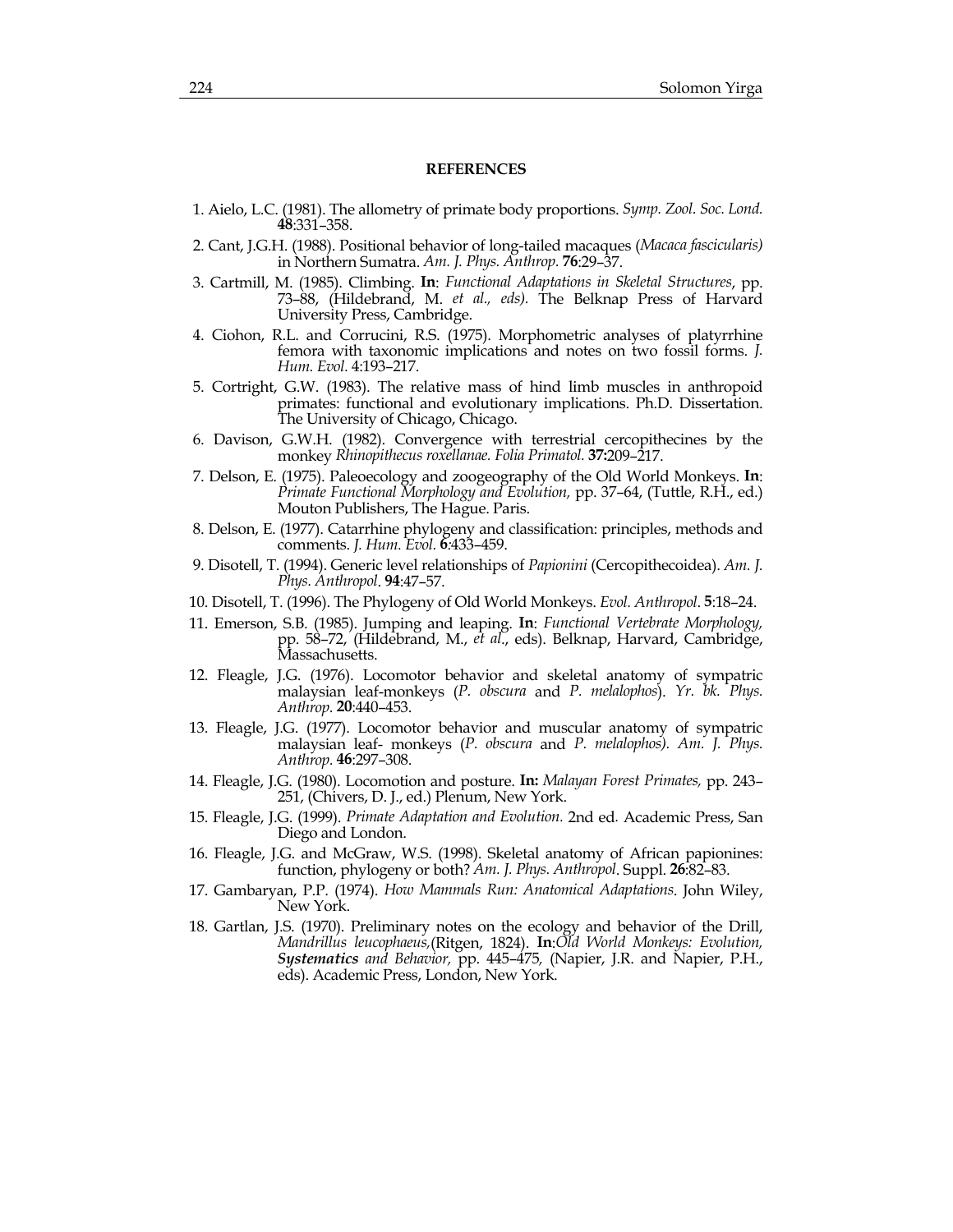- 19. Gautier-Hion, A. (1978). Food niches and coexistence in sympatric primates in Gabon. **In**: *Recent Advances in Primatology 1- Behavior,* pp. 269–286, (Chivers, D. J. and Herbert, J., eds). Academic Press, London and New York.
- 20. Gebo, D.L. and Chapman, C.A. (1995). Positional Behaviour in five sympatric Old World Monkeys. *Am. J. Phys. Anthropol.* **97**:49–77.
- 21. Groves, C.P. (1978). Phylogenetic and population systematics of the Mangabeys. *Primates* **19**(1):1–34.
- 22. Hamada, Y. (1986). Primate hip and thigh muscles: comparative anatomy of dry weights. In: *Primate Morpho Physiology, Locomotor Analyses and Human Bipedalism,* pp. 131–152, (Kondo, S., ed.) Tokyo University Press, Tokyo.
- 23. Hildebrand, M. (1967). Symmetrical gaits of primates. *Am. J. Phys. Anthrop.* **26**:119– 130.
- 24. Hidebrand, M. (1985). Walking and running. In:*Functional Vertebrate Morphology,* pp. 38-57, (Hildebrand, M., *et al.* eds). The Belknap Press of Harvard University Press, Cambridge, Massachusettes and London, England.
- 25. Ishida, H. (1972). On the muscular composition of lower extremities of apes based on the relative weight. *Anthrop. Soc. Nip.* **80**(2):125–142.
- 26. Jolly, C.J. (1967). The evolution of the baboons. **In**: *The Baboon in Medical Research.* Vol. 2*,* pp. 23–49, (Vatgborg, H. ed.)
- 27. Jolly, C.J. (1970). The large African monkeys as an adaptive array. **In**: *Old World Monkeys: Evolution, Systematics, and Behaviour,* pp. 139–174, (Napier, J. and Napier, P. H., eds). Academic Press, London, New York.
- 28. Kavanagh, M. (1983). *A Complete Guide to Monkeys, Apes, and Other Primates.* The Viking Press, New York.
- 29. Kimura, T. (1986). Bipedal and quadripedal walking of primates: comparative dynamics. **In**: *Primate Morphophysiology, Locomotor Analyses and Human Bipedalism*, pp. 81–104, (Kondo, S., ed.) Tokyo University Press, Tokyo.
- 30. Kummer, B.K.F. (1974). Functional adaptation to posture in the pelvis of man and other primates. **In**: *Primate Functional Morphology and Evolution,* pp. 281– 290, (Tuttle, R. H. ed.) Mouton Publishers, The Hague, Paris.
- 31. Manaster, B.J. (1979). Locomotor adaptation within the *Cercopithecus* genus: A multivariate approach. *Am. J. Phys. Anthrop.* **50**:169–182.
- 32. McGraw, W.S. (1996). Cercopithecid locomotion, support use, and support availability in the Tai Forest, Ivory Coast. *Am. J. Phys. Anthropol.* **100**:507– 522.
- 33. Mittermeier, R.A. and Fleagle, J.G. (1976). The locomotor and postural repertoires of *Ateles geoffroyi* and *Colobus guereza*, and a Re-evaluation of the Locomotor Category Semibrachiation. *Am. J. Phys. Anthrop.* **45**:235–256.
- 34. Morbeck, M.E. (1976). Leaping, bounding, and bipedalism in *Colobus guereza*: A spectrum of positional behaviour. *Yr. Bk. Phys. Anthrop.* **20**:408–420.
- 35. Napier, J. (1970). Paleoecology and catarrhine evolution. **In**: *Old World Monkeys: Evolution, Systematics and Behavior,* pp. 55-95, (Napier, J.R. and Napier, P.H., eds) Academic Press, London and New York.
- 36. Napier, J.R. and Napier, P.H. (1967). *A Hand Book of Living Primates.* Academic Press, London and New York.
- 37. Pan, R.L., Wang, H. and Jablonsky, N.G. (1987). Long bone and skeletal allometry in golden monkey (*Rhinopithecus*). (Abstract) *Int. J. Primat*. **8**(5):489.
- 38. Ripley, S. (1967). The Leaping langurs: A problem in the study of locomotor adaptation. *Am. J. Phys. Anthrop.* **26***:*149–170*.*